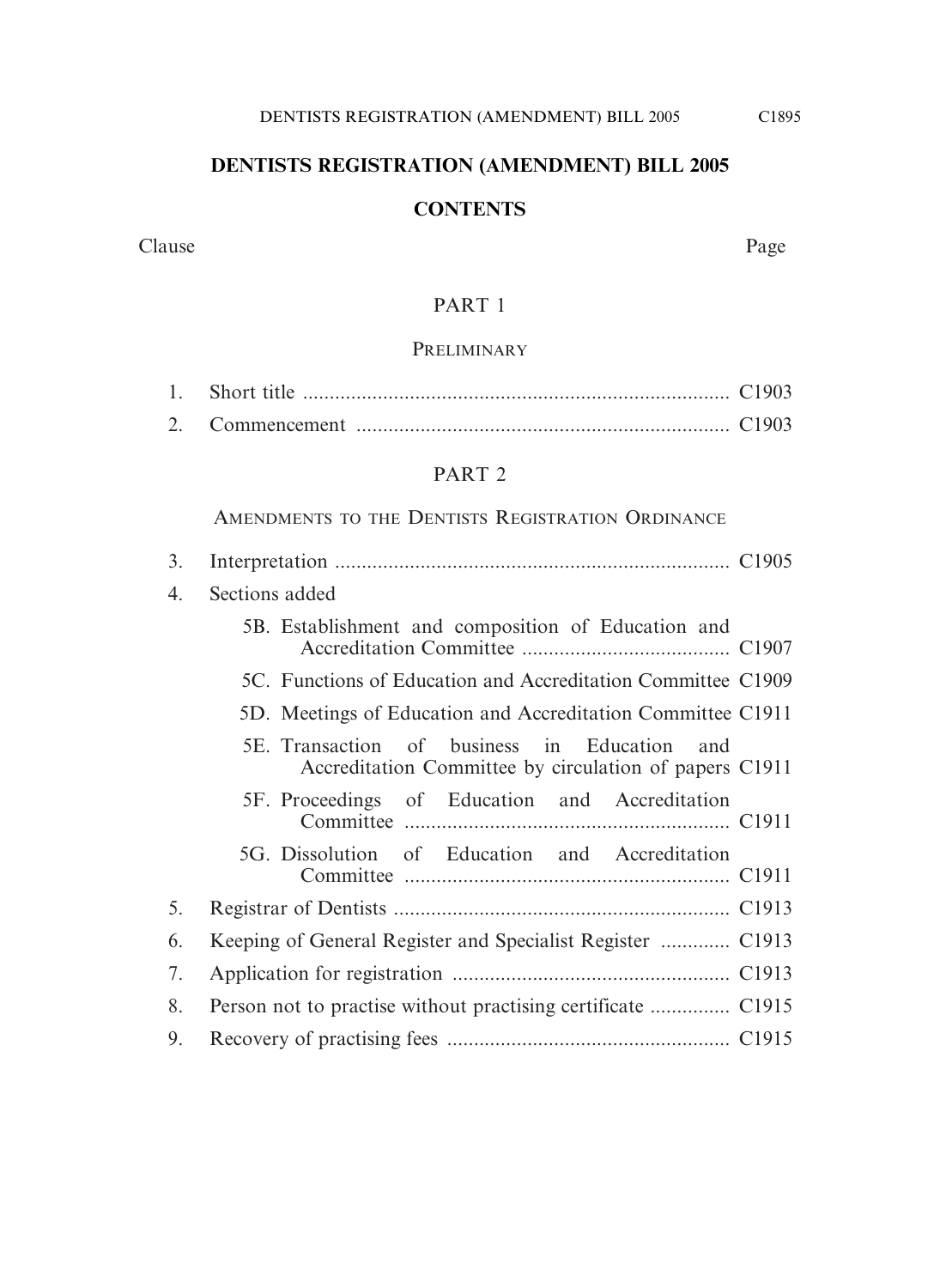#### Clause Page

| 10. | Sections added                                                     |
|-----|--------------------------------------------------------------------|
|     | 12A. Qualification for inclusion in Specialist Register  C1915     |
|     | 12B. Application for inclusion in Specialist Register  C1915       |
|     |                                                                    |
|     | 12D. Continuing education for dentists included in                 |
|     | 12E. Receipt of complaint or information on suitability            |
|     | 12F. Complaints or information referred to Education and           |
| 11. | Publication of General Register and evidence of registration C1923 |
| 12. | Section added                                                      |
|     | 13A. Publication of Specialist Register and evidence of            |
| 13. |                                                                    |
| 14. | Correction of General Register or Specialist Register  C1925       |
| 15. | Section added                                                      |
|     | 15A. Removal of names from Specialist Register  C1927              |
|     |                                                                    |
| 16. |                                                                    |
| 17. |                                                                    |
| 18. |                                                                    |
| 19. | Section substituted                                                |
|     |                                                                    |
| 20. | Section substituted                                                |
|     | 25. Penalty for falsely pretending to be or taking or using        |
| 21. | Section added                                                      |
|     | 25A. Penalty for falsely pretending to be or taking or using       |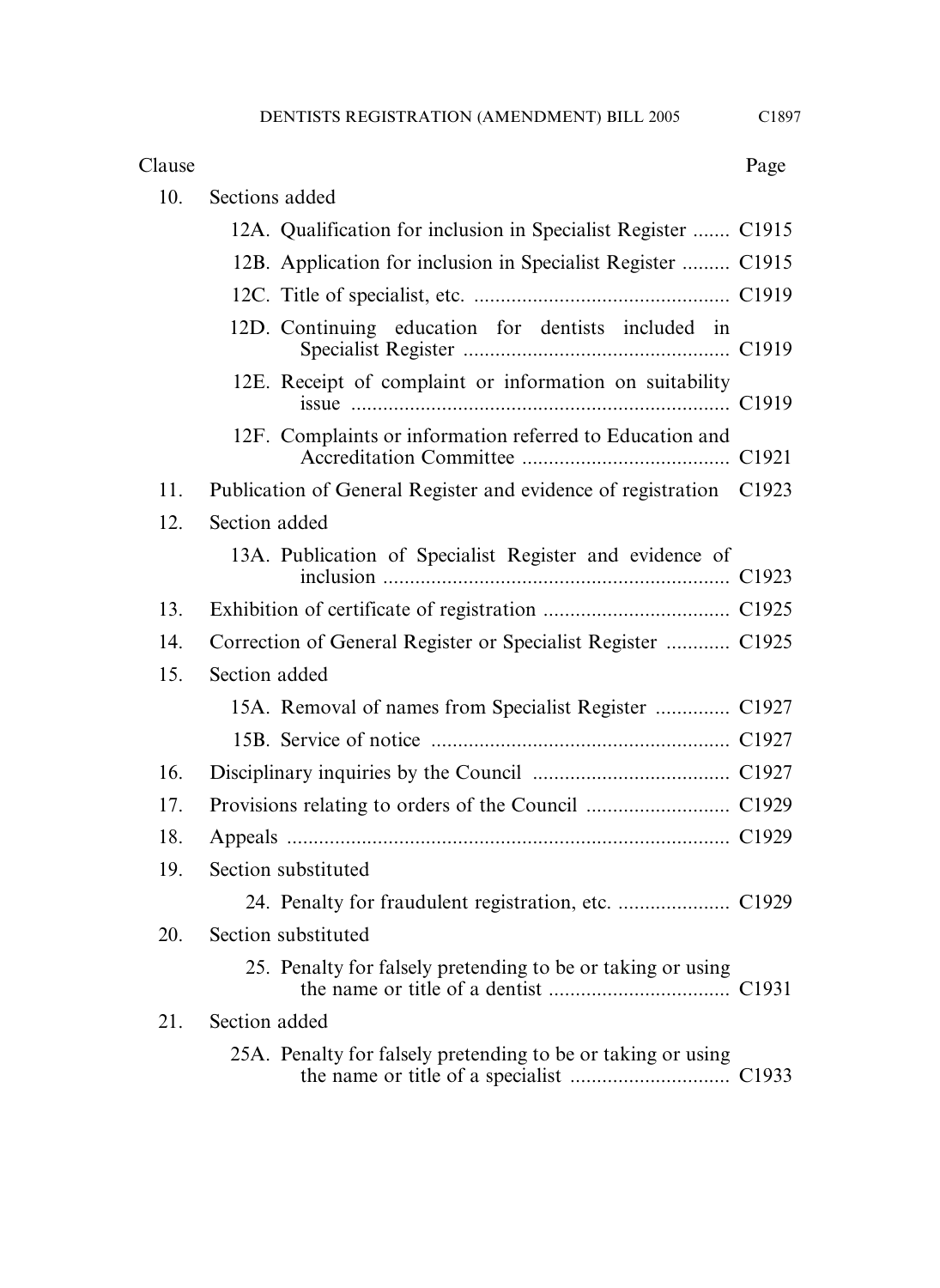| Clause |               | Page |
|--------|---------------|------|
| 22.    |               |      |
| 23.    | Section added |      |
|        |               |      |
| 24.    | Section added |      |
|        |               |      |

## PART 3

## CONSEQUENTIAL AMENDMENTS TO THE DENTISTS (REGISTRATION AND DISCIPLINARY PROCEDURE) REGULATIONS

| 25. |                                                              |  |
|-----|--------------------------------------------------------------|--|
| 26. |                                                              |  |
| 27. |                                                              |  |
| 28. |                                                              |  |
| 29. | Alteration of General Register or Specialist Register  C1937 |  |
| 30. |                                                              |  |
| 31. |                                                              |  |
| 32. | Regulation added                                             |  |
|     | 13A. Reference of complaint or information to Education      |  |
| 33. |                                                              |  |
| 34. |                                                              |  |
| 35. |                                                              |  |
|     |                                                              |  |

## PART 4

## CONSEQUENTIAL AMENDMENTS TO OTHER ORDINANCES

# **Antibiotics Ordinance**

| 36. |  |  |
|-----|--|--|
|-----|--|--|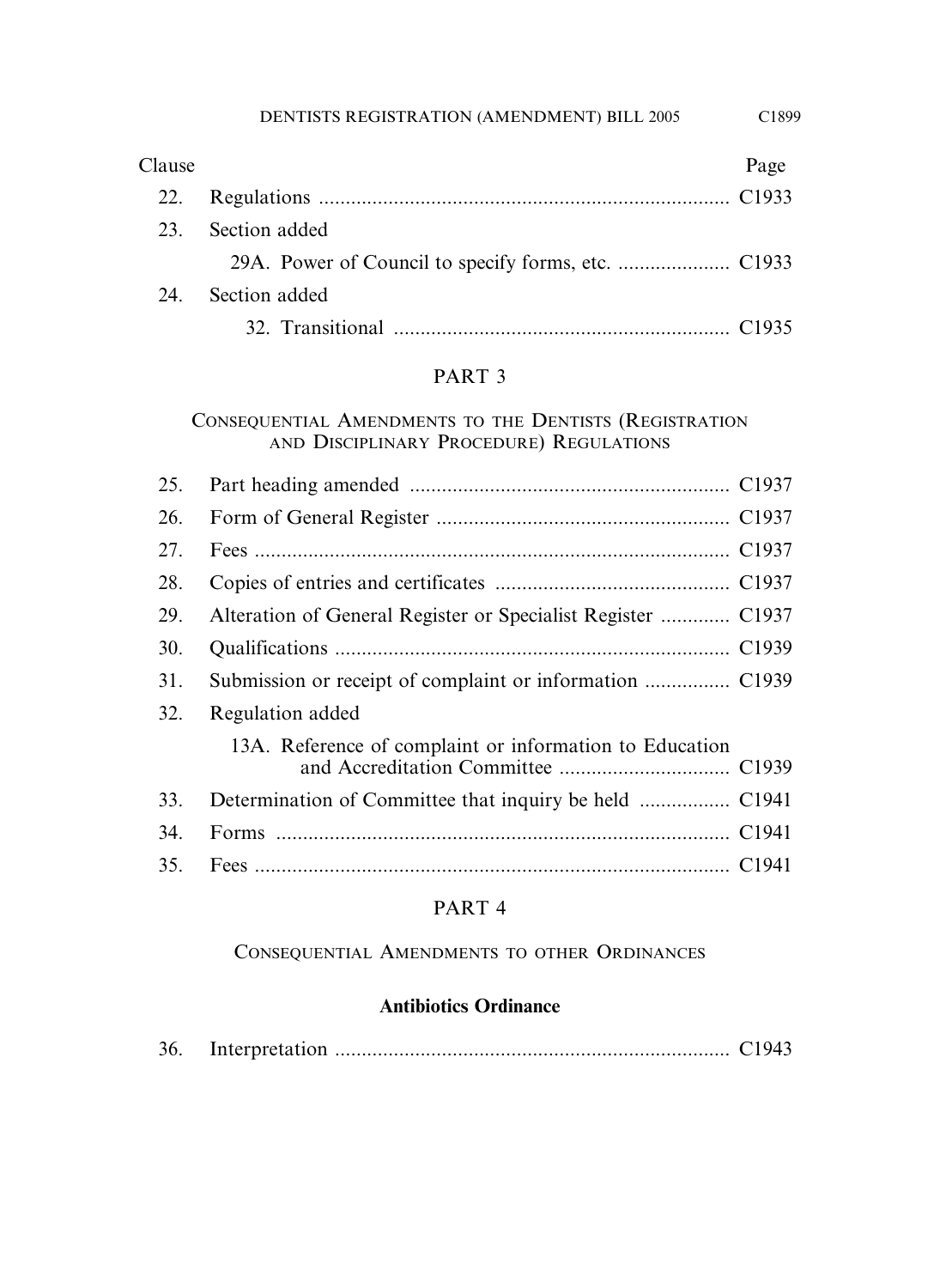| Clause |                                                                                    | Page |
|--------|------------------------------------------------------------------------------------|------|
|        | <b>Public Health (Animals and Birds) (Chemical</b><br><b>Residues</b> ) Regulation |      |
| 37.    |                                                                                    |      |
|        | <b>Employees' Compensation Ordinance</b>                                           |      |
| 38.    |                                                                                    |      |
|        | <b>Chiropractors (Registration and Disciplinary</b><br><b>Procedure</b> ) Rules    |      |
| 39.    |                                                                                    |      |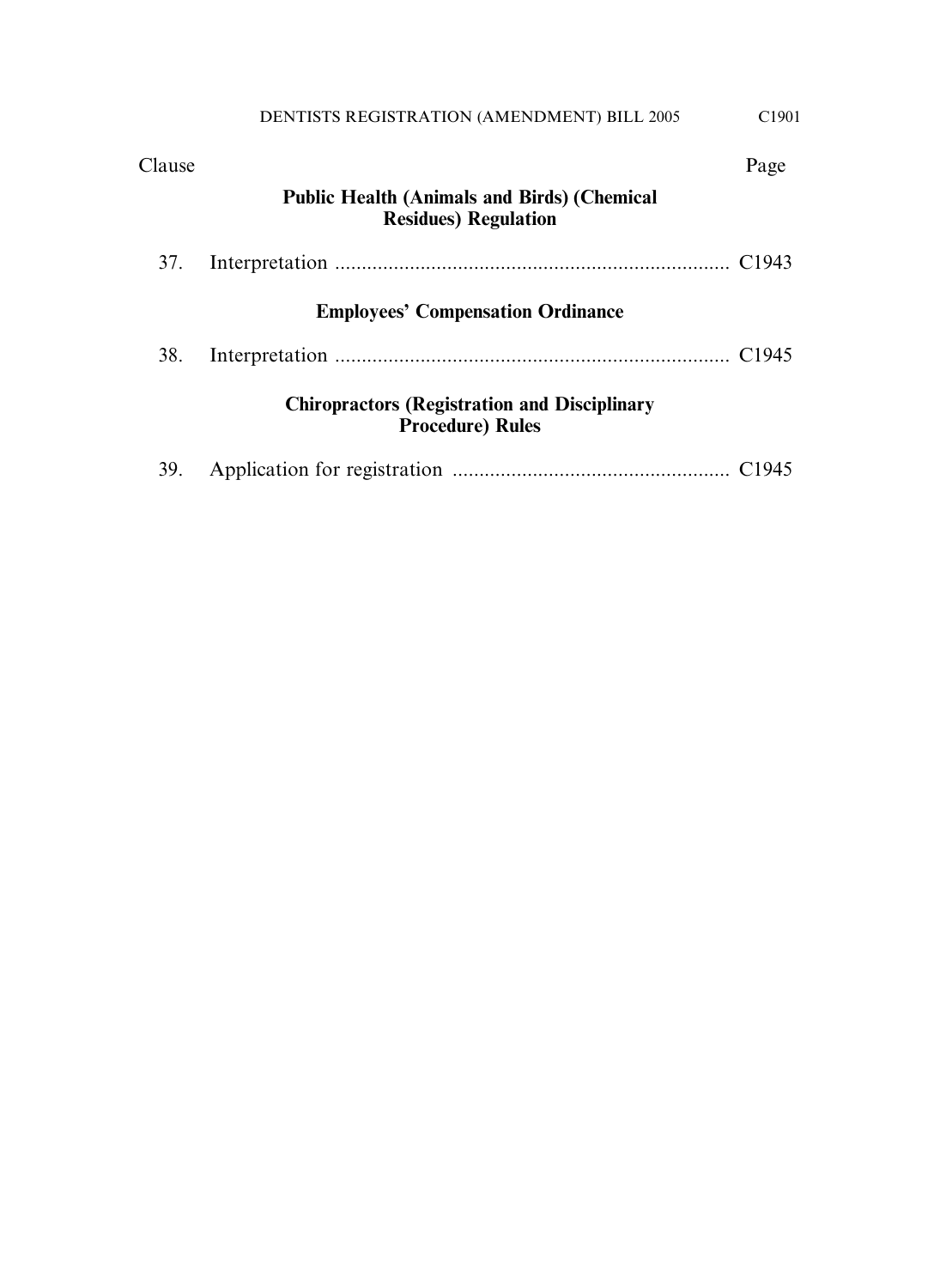# A BILL To

Amend the Dentists Registration Ordinance to provide for—

- (*a*) the establishment of a Specialist Register for registered dentists qualified in various specialist fields of dentistry;
- (*b*) the establishment, operation and conduct of the Education and Accreditation Committee; and
- (*c*) other consequential and related matters.

Enacted by the Legislative Council.

# PART 1

## **PRELIMINARY**

## **1. Short title**

This Ordinance may be cited as the Dentists Registration (Amendment) Ordinance 2005.

## **2. Commencement**

This Ordinance shall come into operation on a day to be appointed by the Secretary for Health, Welfare and Food by notice published in the Gazette.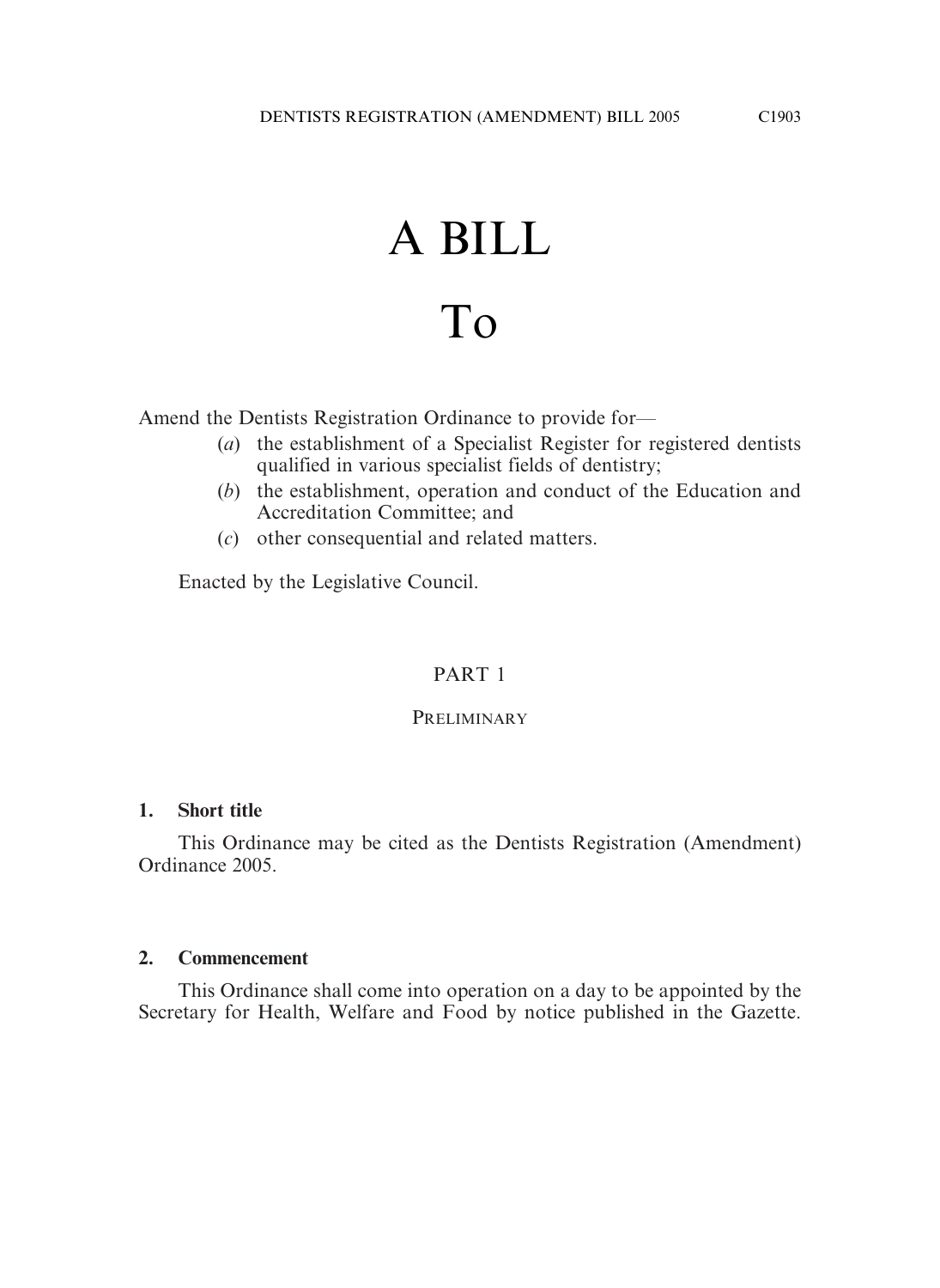# PART<sub>2</sub>

## AMENDMENTS TO THE DENTISTS REGISTRATION ORDINANCE

## **3. Interpretation**

Section 2 of the Dentists Registration Ordinance (Cap. 156) is amended—

- $(a)$  in subsection  $(1)$ 
	- (i) by repealing the definition of "register";
	- (ii) by repealing the definition of "registered";
	- (iii) by repealing the definition of "registered dentist" and substituting—
		- ""registered dentist" (註冊牙醫) means a person whose name appears for the time being on the General Register, whether or not his name also appears on the Specialist Register;";
	- (iv) in the definition of "Secretary", by repealing the full stop and substituting a semicolon;
	- (v) in the definition of "醫務委員會", by repealing the full stop and substituting a semicolon;
	- (vi) by adding—
		- ""Academy of Medicine" (醫學專科學院) means the Hong Kong Academy of Medicine established under the Hong Kong Academy of Medicine Ordinance (Cap. 419);
			- "Education and Accreditation Committee" (桝育及評審 小組) means the committee established under section 5B:

"General Register" (普通科名冊) means the register of dentists kept under section 7(1);

"Preliminary Investigation Committee" (初步調查小組) means the committee established under regulation 12 of the Dentists (Registration and Disciplinary Procedure) Regulations (Cap. 156 sub. leg. A);

"Specialist Register" (專科名冊) means the register of specialist dentists kept under section  $7(3)$ .";

(*b*) by adding—

"(3) For the purposes of this Ordinance, a person is registered if the name of that person is entered in the General Register in accordance with section 9, and registration shall be construed accordingly.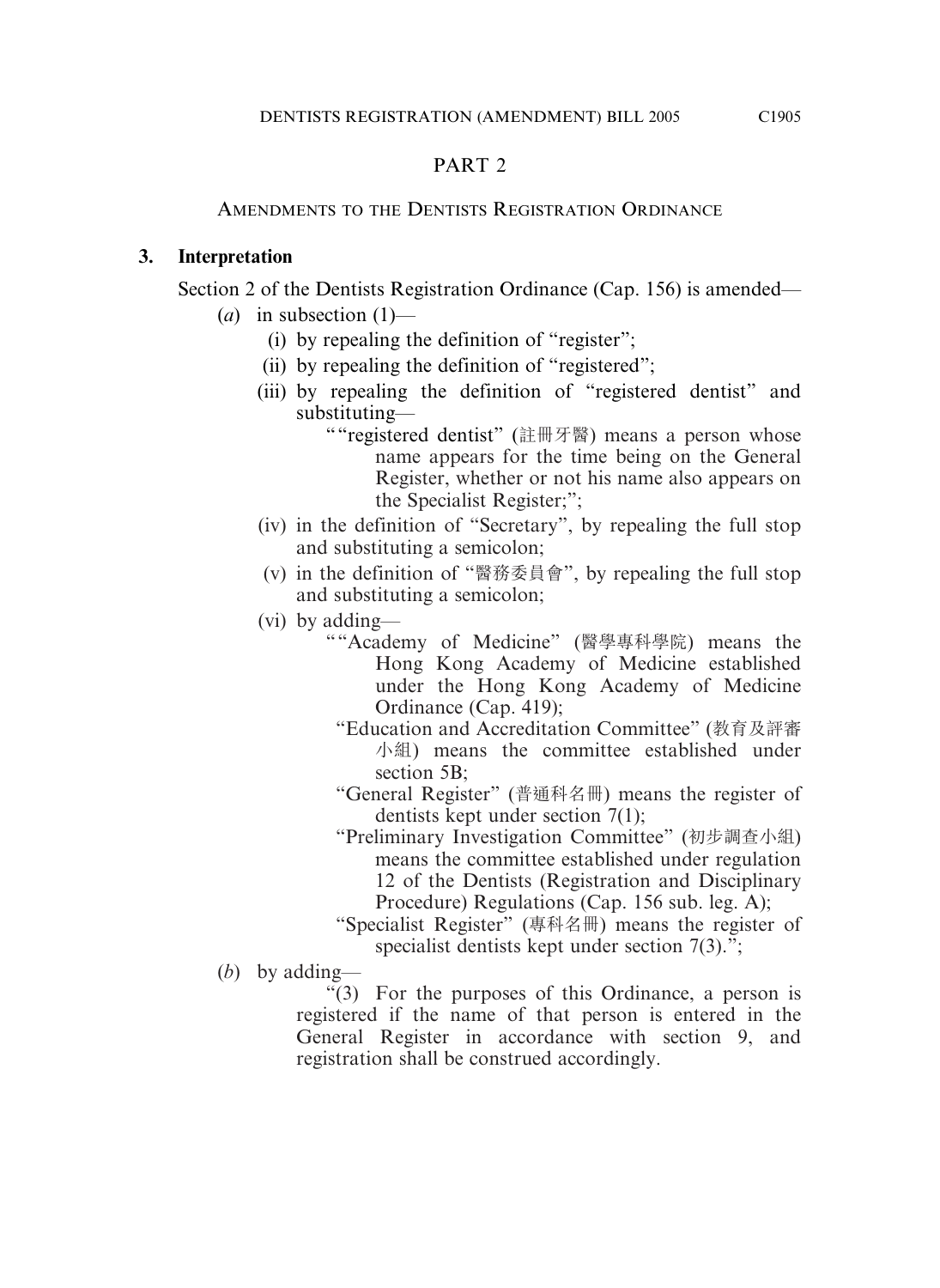(4) For the purposes of this Ordinance, a complaint or information involves a suitability issue if the complaint or information concerns the question of whether the name of a registered dentist should be included in, or removed from, the Specialist Register, on any grounds including, but not limited to—

- (*a*) the dentist's qualification or experience;
- (*b*) the dentist's failure to comply with the continuing education requirement under section 12D; or
- (*c*) the dentist's act which would be reasonably regarded by registered dentists of good repute and competency as affecting the question of whether the name of the first-mentioned dentist should be included in, or removed from, the Specialist Register.".

## **4. Sections added**

The following are added—

## "**5B. Establishment and composition of Education and Accreditation Committee**

(1) There shall be established a committee to be called the Education and Accreditation Committee.

(2) The Education and Accreditation Committee shall consist of the following members appointed by the Council—

- (*a*) a chairman who is a member of the Council;
- (*b*) 1 registered dentist, not being a member of the Council, nominated by the University of Hong Kong;
- (*c*) 1 registered dentist, not being a member of the Council, nominated by the Academy of Medicine;
- (*d*) 1 registered dentist, not being a member of the Council, nominated by the Director of Health;
- (*e*) 1 registered dentist, not being a member of the Council, nominated by the Hong Kong Dental Association;
- (*f*) 2 other members who are members of the Council.

(3) A registered dentist is not eligible for appointment under subsection (2) if the Council has made an order in respect of the dentist under section  $18(1)(i)$ ,  $(ii)$ ,  $(iii)$  or  $(iv)$ .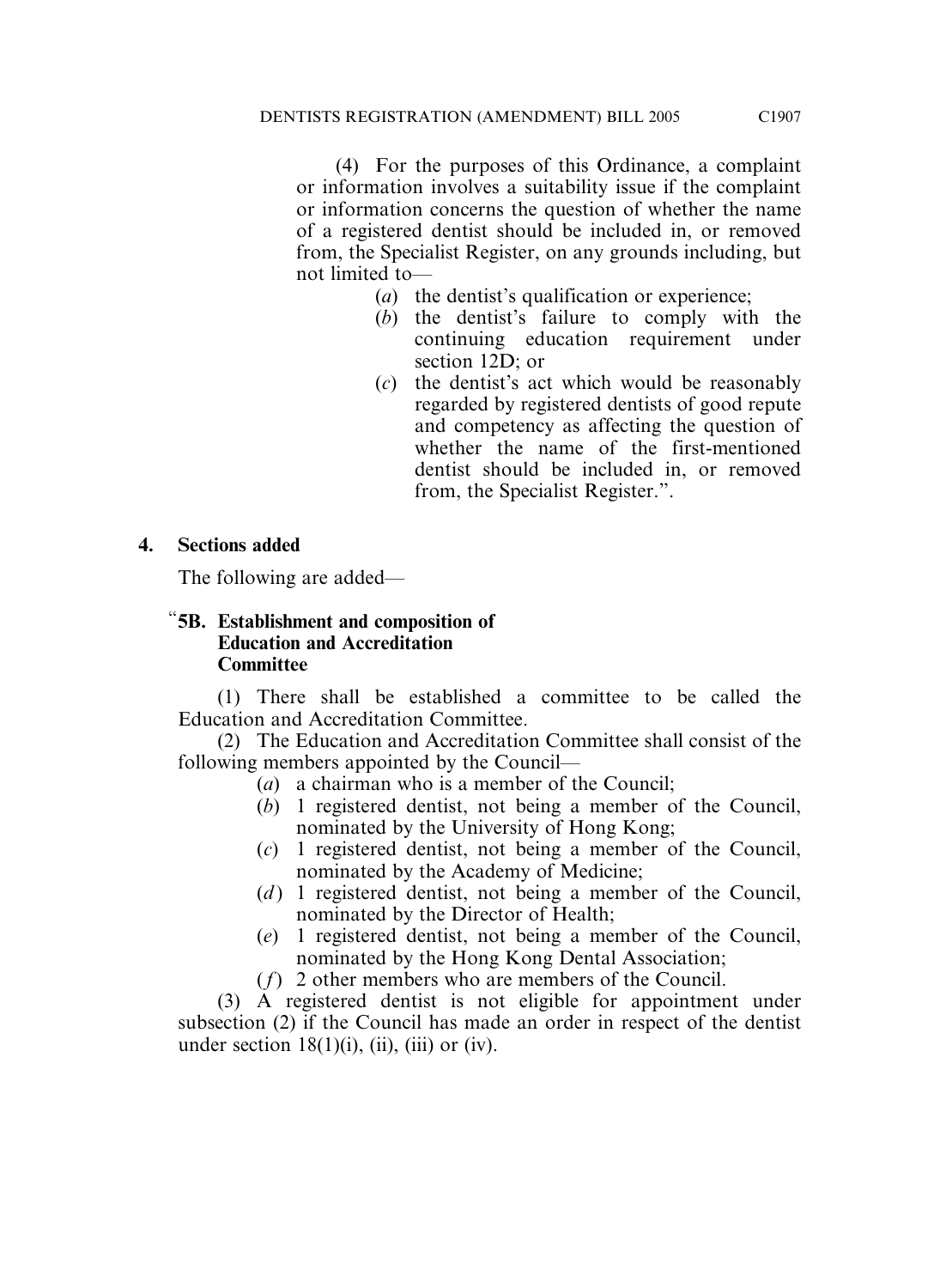(4) The term of a member appointed under subsection (2) is 3 years, and the member is eligible for reappointment on the expiry of the term.

- (5) If, during the period of his office—
	- (*a*) a member of the Education and Accreditation Committee under subsection  $(2)(a)$  or  $(f)$  ceases to be a member of the Council;
	- (*b*) a member of the Education and Accreditation Committee under subsection  $(2)(b)$ ,  $(c)$ ,  $(d)$  or  $(e)$ —
		- (i) ceases to be a registered dentist; or
		- (ii) becomes a member of the Council; or
	- (*c*) the Council has made an order in respect of a member of the Education and Accreditation Committee under section  $18(1)(i)$ , (ii), (iii) or (iv),

the member ceases to be a member of the Education and Accreditation Committee.

## **5C. Functions of Education and Accreditation Committee**

The Education and Accreditation Committee has the following functions—

- (*a*) to recommend to the Council the specialties under which the names of registered dentists may be included in the Specialist Register;
- (*b*) to recommend to the Council the qualifications, experience and other attributes that qualify a registered dentist to have his name included in the Specialist Register under a specialty recommended by the Committee under paragraph (*a*);
- (*c*) to recommend to the Council the procedures and documentations for an application to include the name of a registered dentist in the Specialist Register;
- (*d*) to make recommendations to the Council so that it may decide whether the name of a registered dentist should be included in, or removed from, the Specialist Register;
- (*e*) to review and recommend to the Council the standard and structure of undergraduate dental education and training in dentistry required for a person to become a registered dentist;
- (*f*) such other functions as are imposed on it under this Ordinance.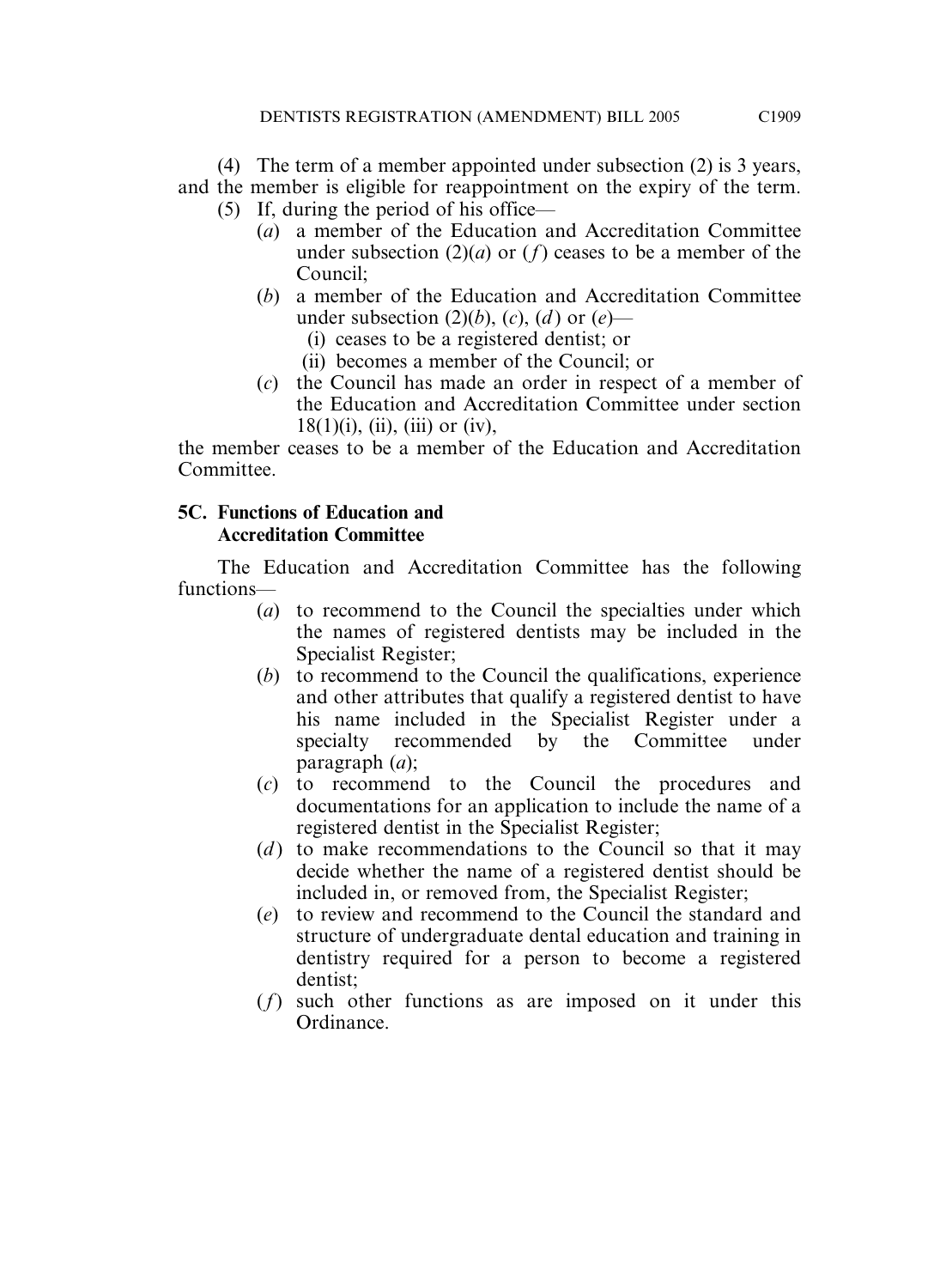#### **5D. Meetings of Education and Accreditation Committee**

(1) At any meeting of the Education and Accreditation Committee, 4 members (including the chairman) shall form a quorum.

(2) At any meeting of the Education and Accreditation Committee, the chairman of the Committee shall preside or, if he is absent, the members present shall elect one of them to preside.

(3) A question for determination at any meeting of the Education and Accreditation Committee shall be decided by a majority of votes of the members present and voting on the question.

(4) At any meeting of the Education and Accreditation Committee, the chairman of the Committee shall have an original vote and, if upon any question the votes are equally divided, a casting vote.

#### **5E. Transaction of business in Education and Accreditation Committee by circulation of papers**

(1) The Education and Accreditation Committee may transact any of its business by circulation of papers.

(2) A resolution in writing which is signed by all the members of the Education and Accreditation Committee present in Hong Kong at the time the resolution was circulated is as valid and effectual as if it had been passed at a meeting of the Committee by the votes of the members so signing.

#### **5F. Proceedings of Education and Accreditation Committee**

If a member of the Education and Accreditation Committee under section  $5B(2)(a)$  or  $(f)$  has taken part in dealing with any complaint or information involving a suitability issue, the member shall not, as a member of the Council, take part in the determination of the complaint or information by the Council.

#### **5G. Dissolution of Education and Accreditation Committee**

(1) If, in the opinion of the Council, the Education and Accreditation Committee has acted in a manner that is prejudicial to the interest of the public or dental profession, the Council may, by a resolution passed by the votes of not less than three quarters of the members of the Council, dissolve the Committee.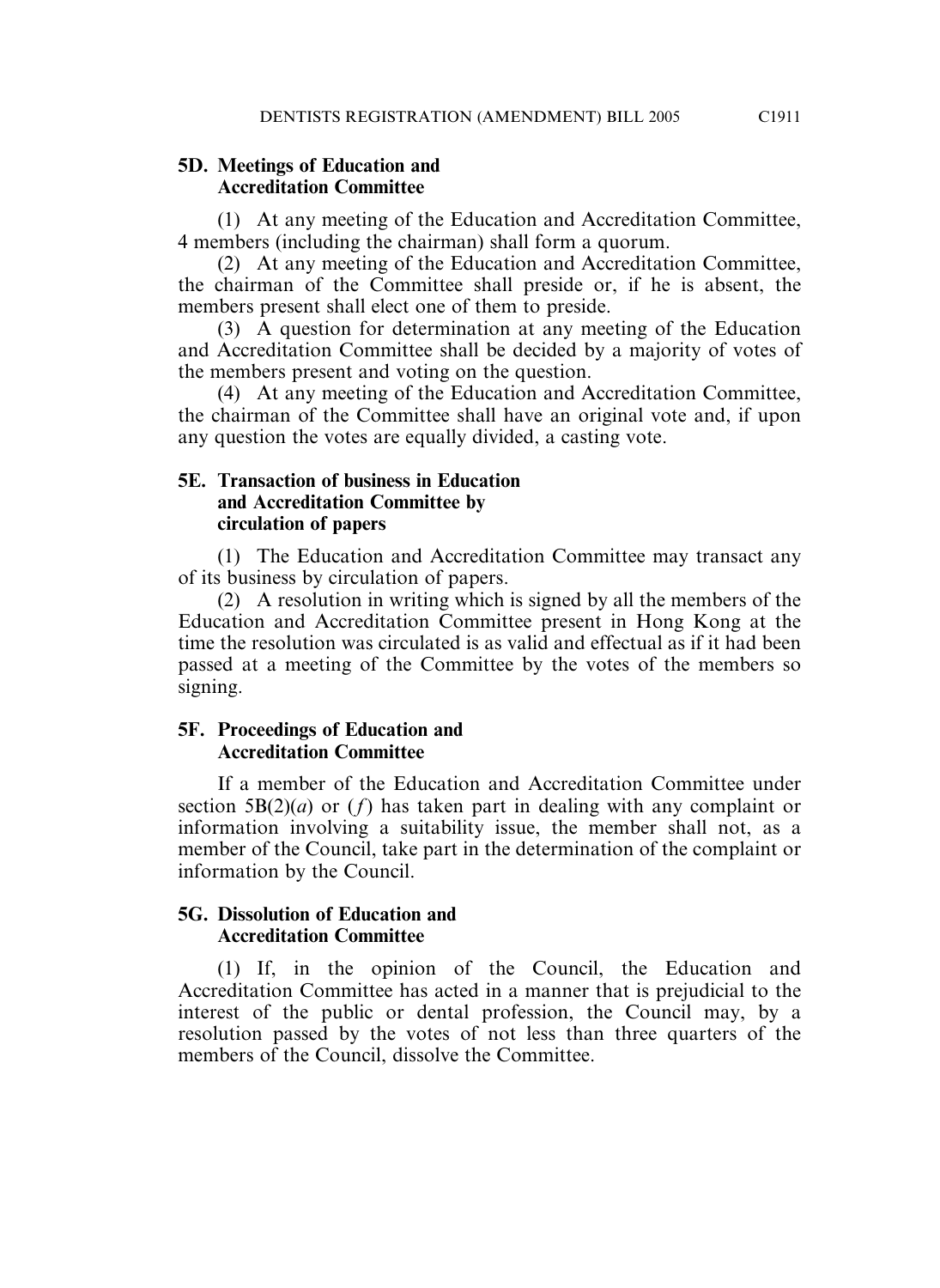(2) Upon a dissolution of the Education and Accreditation Committee under subsection (1), the Council—

- (*a*) may perform the functions of the Committee; and
- (*b*) shall make such appointments as are necessary to reestablish the Committee with new membership within 3 months of the dissolution.".

# **5. Registrar of Dentists**

Section 6(1) is amended by repealing everything after "with the" and substituting "General Register as may be prescribed, and with the Specialist Register as may be provided for, under this Ordinance.".

#### **6. Keeping of General Register and Specialist Register**

Section 7 is amended—

- (*a*) in subsection (1), by adding ", to be called the General Register," after "register of dentists";
- (*b*) in subsection (2), by repealing "register" and substituting "General Register";
- (*c*) by adding—

"(3) The Registrar shall cause a register of specialist dentists, to be called the Specialist Register, to be kept in such form as he thinks fit.

(4) The Specialist Register shall contain the names, addresses, qualifications, specialties and such other particulars as the Registrar thinks necessary of those registered dentists who have been approved by the Council to have their names included in the Register.

(5) The Registrar shall be responsible for the maintenance and custody of the Specialist Register.".

# **7. Application for registration**

Section 9 is amended—

- (*a*) in subsection (2)—
	- (i) by repealing "he" and substituting "the name of the person";
	- (ii) by repealing "register" and substituting "General Register";
- (*b*) in subsection (3), by repealing "upon the register" and substituting "in the General Register".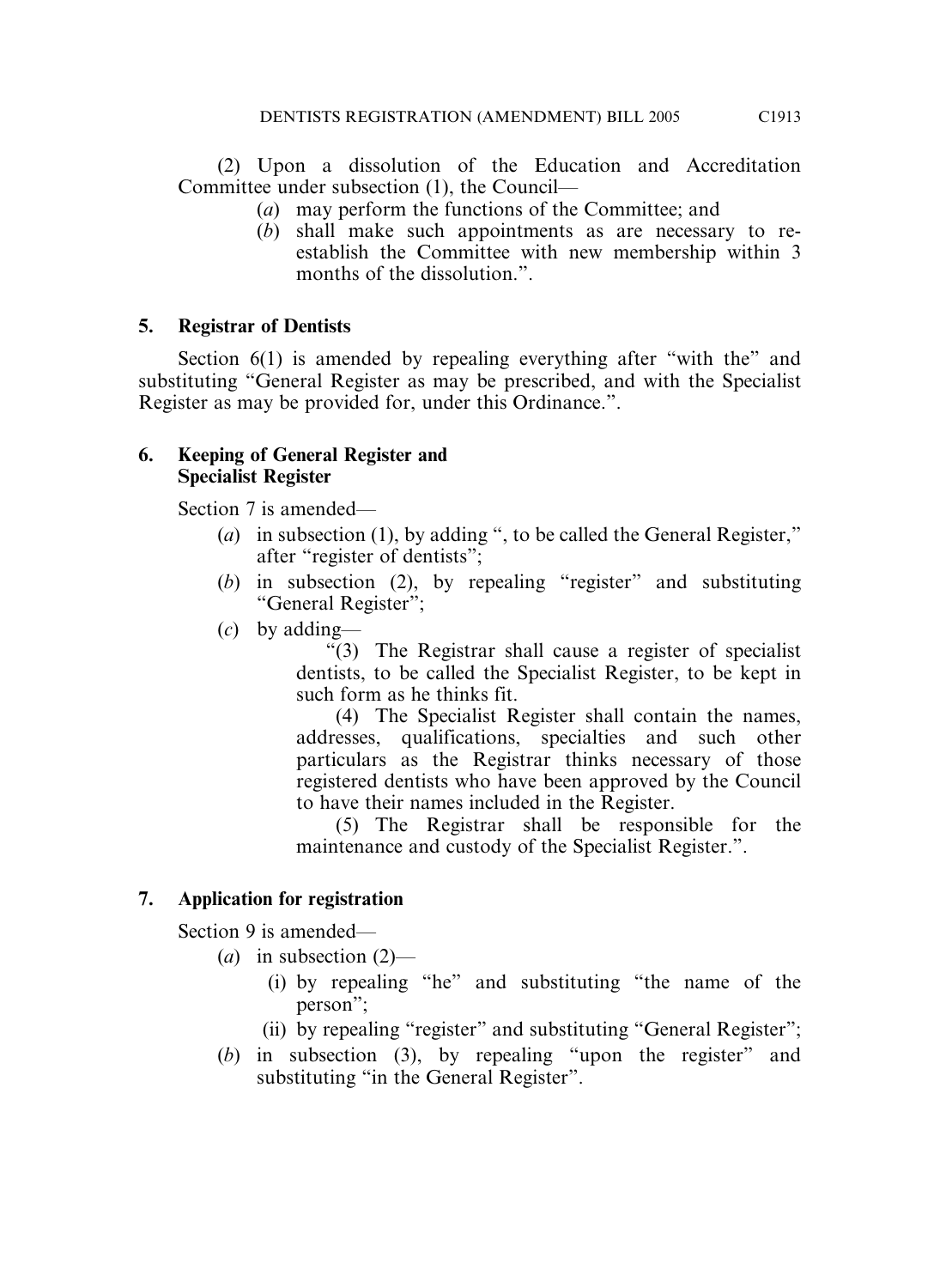## **8. Person not to practise without practising certificate**

Section 11A is amended—

- (*a*) in subsection (2), by repealing the comma after "the certificate";
- (*b*) in subsection (8)(*a*), by repealing "register" and substituting "General Register".

## **9. Recovery of practising fees**

Section 11B(3) is amended by repealing "register" and substituting "General Register".

## **10. Sections added**

The following are added—

## "**12A. Qualification for inclusion in Specialist Register**

The Council may approve the qualifications, experience and other attributes recommended by the Education and Accreditation Committee that qualify a registered dentist to have his name included in the Specialist Register under a specialty.

## **12B. Application for inclusion in Specialist Register**

(1) A registered dentist who wishes to have his name included in the Specialist Register under a specialty may apply to the Council, in such form and manner as may be specified by the Council, for the inclusion.

(2) The Council shall not approve a registered dentist's application made under subsection (1) unless, in the Council's opinion, the dentist satisfies the conditions in subsection (3).

- (3) Those conditions are—
	- (*a*) the dentist—
		- (i) has been—
			- (A) awarded a Fellowship of the Academy of Medicine; and
			- (B) certified by the Academy that he has completed the postgraduate dental training, and has satisfied the continuing education requirements, determined by the Academy for the specialty; or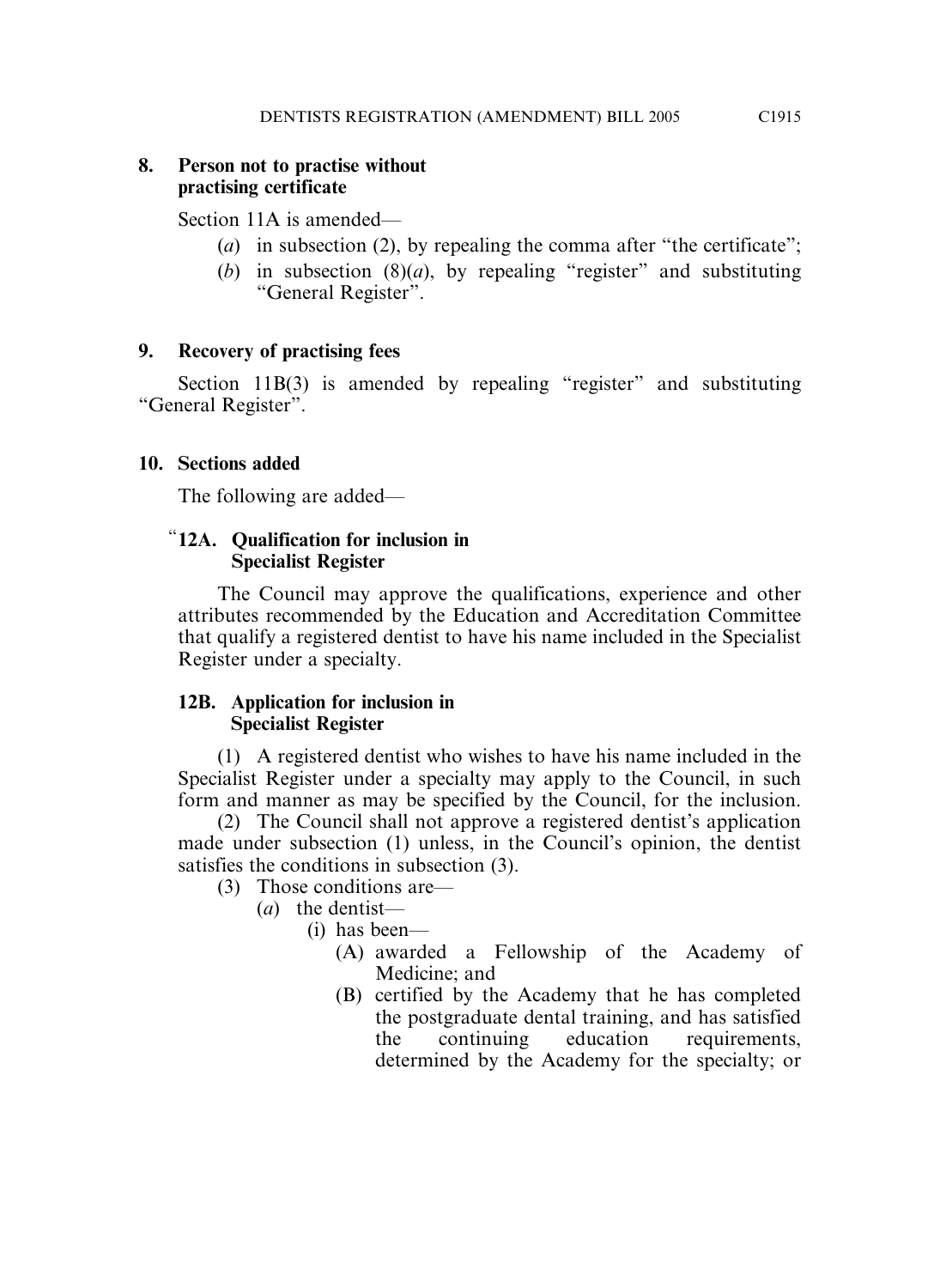- (ii) has been certified by the Academy of Medicine that—
	- (A) he has achieved a professional standard equivalent to that recognized by the Academy for the award of its fellowship; and
	- (B) he has completed the postgraduate dental training, and has satisfied the continuing education requirements, comparable to those determined by the Academy for the specialty; and
- (*b*) the dentist is of good character.

(4) On receiving a registered dentist's application made under subsection (1), the Council shall refer the application to the Education and Accreditation Committee for a recommendation as to whether the dentist satisfies the conditions in subsection (3).

(5) As soon as practicable after having received a referral under subsection (4), the Education and Accreditation Committee shall—

- (*a*) notify the Council of its recommendation and the reasons for it; and
- (*b*) in the case where the Committee recommends to the Council that the registered dentist does not satisfy the conditions in subsection (3), notify the dentist in writing of its recommendation and the reasons for it.

(6) In making the recommendation referred to in subsection (4), the Education and Accreditation Committee shall take into account any recommendation made by the Committee under section 12F(1)(*d* ).

(7) Within 14 days after having received a notice under subsection  $(5)(b)$ , the registered dentist may submit to the Council representations in writing on the Education and Accreditation Committee's recommendation.

(8) If the Education and Accreditation Committee recommends to the Council that a registered dentist does not satisfy the conditions in subsection (3), the Council shall not decide whether or not to approve the application until the later of—

- (*a*) the expiry of the period within which the dentist may submit representations under subsection (7); or
- (*b*) the expiry of the period within which the dentist may request the Committee to review its recommendation under section 12F(5).

(9) In deciding whether or not to approve a registered dentist's application made under subsection (1), the Council shall have regard to—

(*a*) the Education and Accreditation Committee's recommendation referred to in subsection (4) and the reasons for it;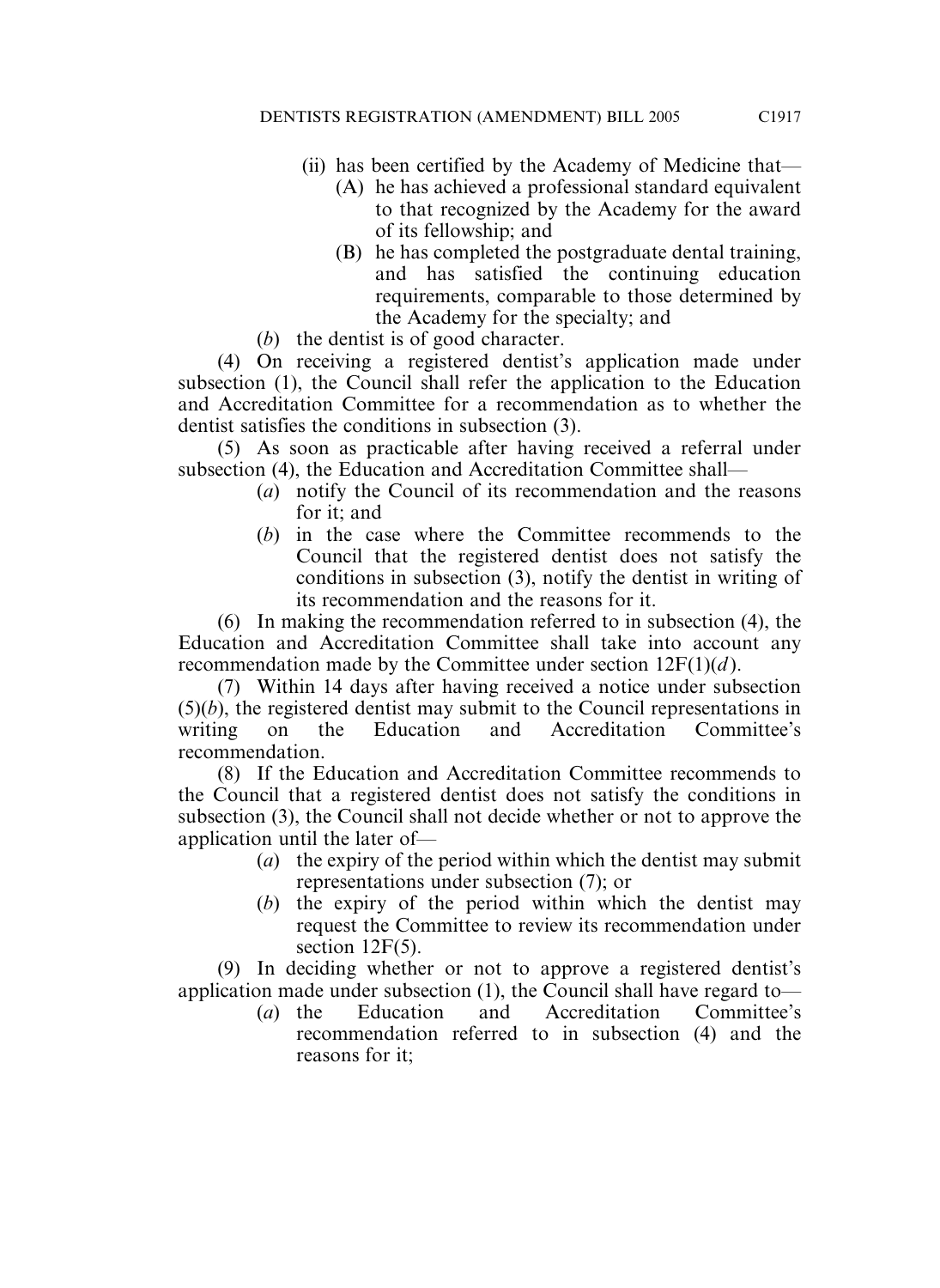- (*b*) if the dentist has submitted representations under subsection (7), those representations; and
- (*c*) if the dentist has requested the Committee to review its recommendation under section 12F(5), the result of the review and the reasons for it.

(10) If the Council approves the application of a registered dentist made under subsection (1), the Council shall, on receiving from the dentist the fee prescribed for the purpose, direct the Registrar—

- (*a*) to include the dentist's name in the Specialist Register under the specialty; and
- (*b*) to issue a certificate, in the form specified by the Council, to the effect that the dentist's name has been included in the Specialist Register under the specialty.

(11) If the Council rejects the application of the registered dentist, the Council shall notify the dentist in writing of the rejection and the reasons for it.

## **12C. Title of specialist, etc.**

A registered dentist whose name is included in the Specialist Register under a specialty is entitled—

- (*a*) to be known in such specialist title in both the English language and Chinese language as may be determined by the Council for that specialty; and
- (*b*) to such other entitlements as may be determined by the Council.

## **12D. Continuing education for dentists included in Specialist Register**

A registered dentist whose name is included in the Specialist Register under a specialty shall undergo such continuing education as may be determined from time to time by the Academy of Medicine for the specialty.

## **12E. Receipt of complaint or information on suitability issue**

(1) Where the Secretary receives a complaint or information involving a suitability issue, he shall submit the complaint or information to the Preliminary Investigation Committee.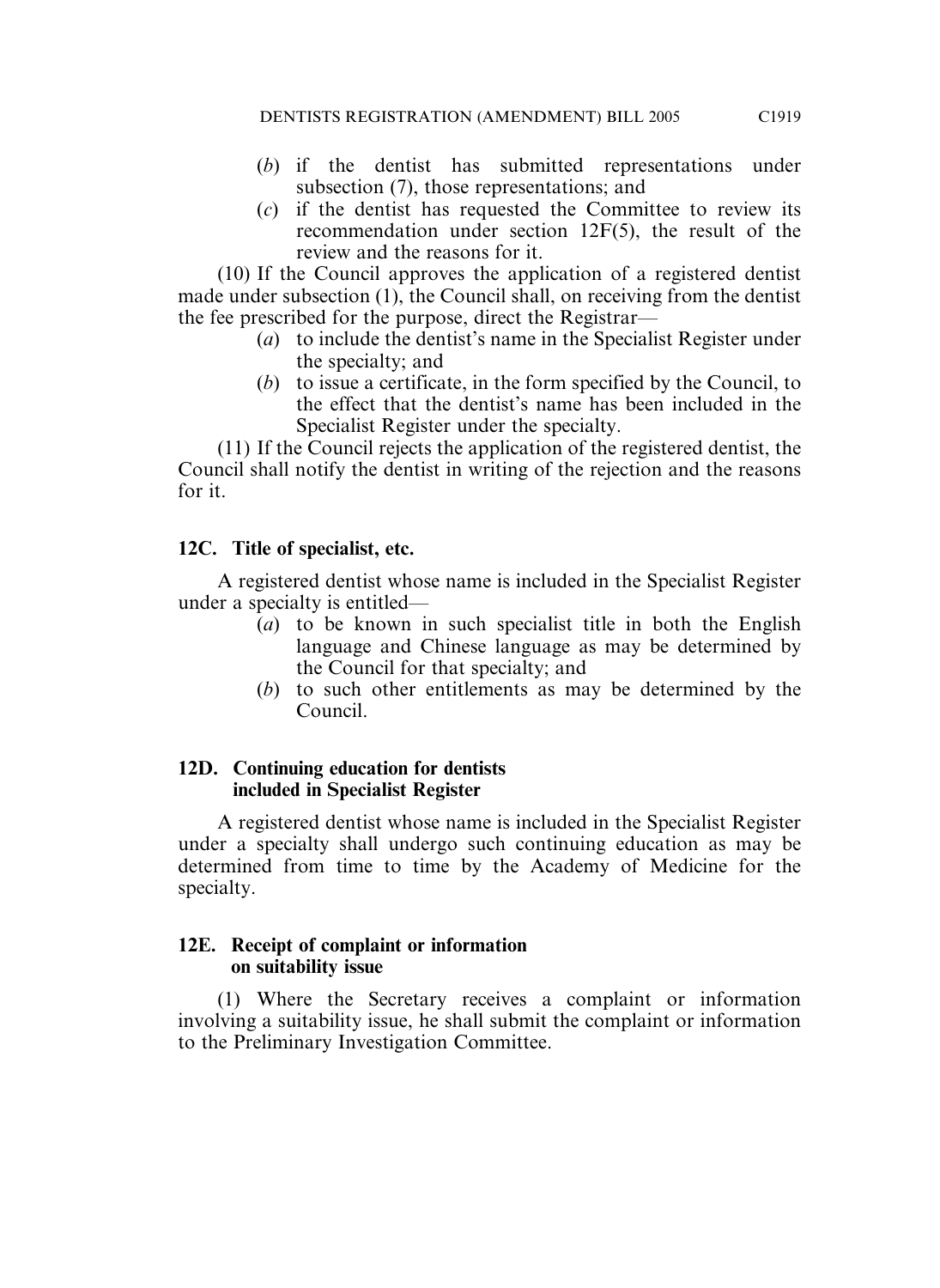(2) As soon as practicable after a complaint or information has been submitted to the Preliminary Investigation Committee under subsection (1), the chairman of that Committee shall ascertain whether it also falls within regulation 13 of the Dentists (Registration and Disciplinary Procedure) Regulations (Cap. 156 sub. leg. A).

(3) If the chairman of the Preliminary Investigation Committee is of the opinion that the complaint or information also falls within regulation 13 of the Dentists (Registration and Disciplinary Procedure) Regulations (Cap. 156 sub. leg. A), the complaint or information shall—

- (*a*) be referred to the Secretary to be dealt with in accordance with those regulations; and
- (*b*) as soon as practicable after having been dealt with under those regulations, be referred to the Education and Accreditation Committee to be dealt with in accordance with section 12F.

(4) Subject to subsection (3), the complaint or information shall be referred to the Education and Accreditation Committee to be dealt with in accordance with section 12F.

## **12F. Complaints or information referred to Education and Accreditation Committee**

(1) Where a complaint or information in respect of a registered dentist is referred to the Education and Accreditation Committee, the Committee, after considering all the circumstances of the case, may, with or without inviting the dentist to make representations under subsection (3)—

- (*a*) dismiss the matter;
- (*b*) where the complaint or information also falls within regulation 13 of the Dentists (Registration and Disciplinary Procedure) Regulations (Cap. 156 sub. leg. A), refer it to the Secretary to be dealt with in accordance with those regulations;
- (*c*) where the dentist's name is included in the Specialist Register, recommend to the Council that the name be removed from the Specialist Register, or be removed from the Register for such period or until the occurrence of such event as the Committee recommends; or
- (*d*) where the dentist is applying for the inclusion of his name in the Specialist Register, recommend to the Council that the dentist does not satisfy the conditions in section 12B(3).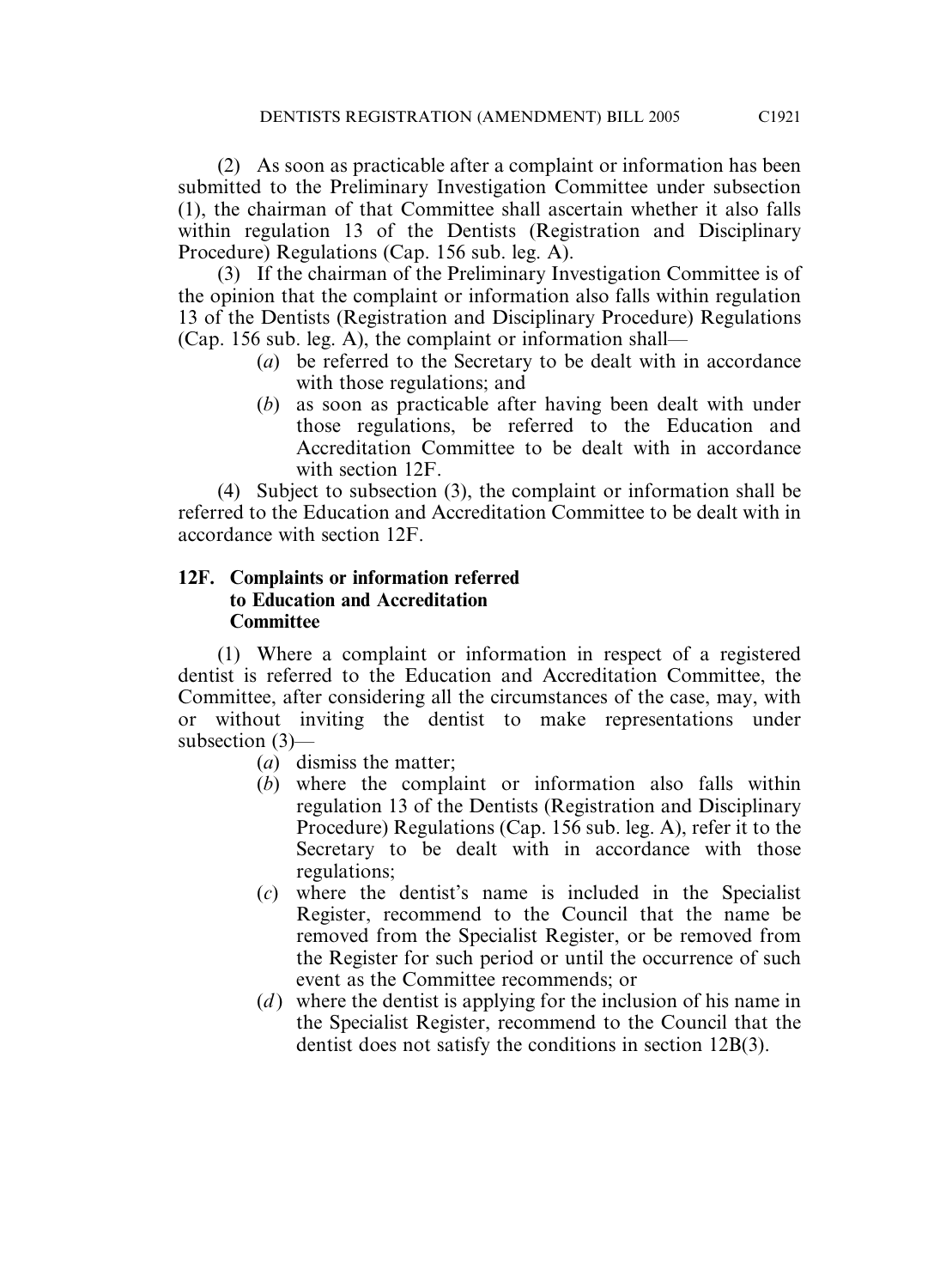(2) The Education and Accreditation Committee shall not deal with a complaint or information referred to it if the chairman of the Committee is of the opinion that the complaint or information is frivolous or groundless and should not proceed further.

(3) In dealing with such a complaint or information in respect of a registered dentist, the Education and Accreditation Committee may invite the dentist to make representations in person before the Committee or submit to the Committee representations in writing.

(4) If the Education and Accreditation Committee makes a recommendation under subsection (1)(*c*) or (*d* ), the Committee shall notify the registered dentist concerned in writing of the recommendation and the reasons for it.

(5) Within 14 days after having received a notice under subsection (4), the registered dentist may request, in writing and setting out the reasons relied upon, the Education and Accreditation Committee to review its recommendation.

(6) As soon as practicable after having received a request under subsection (5), the Education and Accreditation Committee shall notify the registered dentist in writing of the result of the review and the reasons for it.

(7) If a registered dentist has requested the Education and Accreditation Committee to review its recommendation under subsection  $(1)(c)$ , the dentist may, within 14 days after having received a notice under subsection (6), submit to the Council representations in writing on the result of the review.".

## **11. Publication of General Register and evidence of registration**

Section 13(1), (2) and (5) is amended by repealing "register" and substituting "General Register".

## **12. Section added**

The following is added—

## "**13A. Publication of Specialist Register and evidence of inclusion**

(1) As soon as may be after 1 January of every year, the Registrar shall prepare and publish in the Gazette a list of the names, addresses, qualifications and dates of the qualifications of all registered dentists whose names appear on the Specialist Register on 1 January immediately preceding the publication of the list in the Gazette.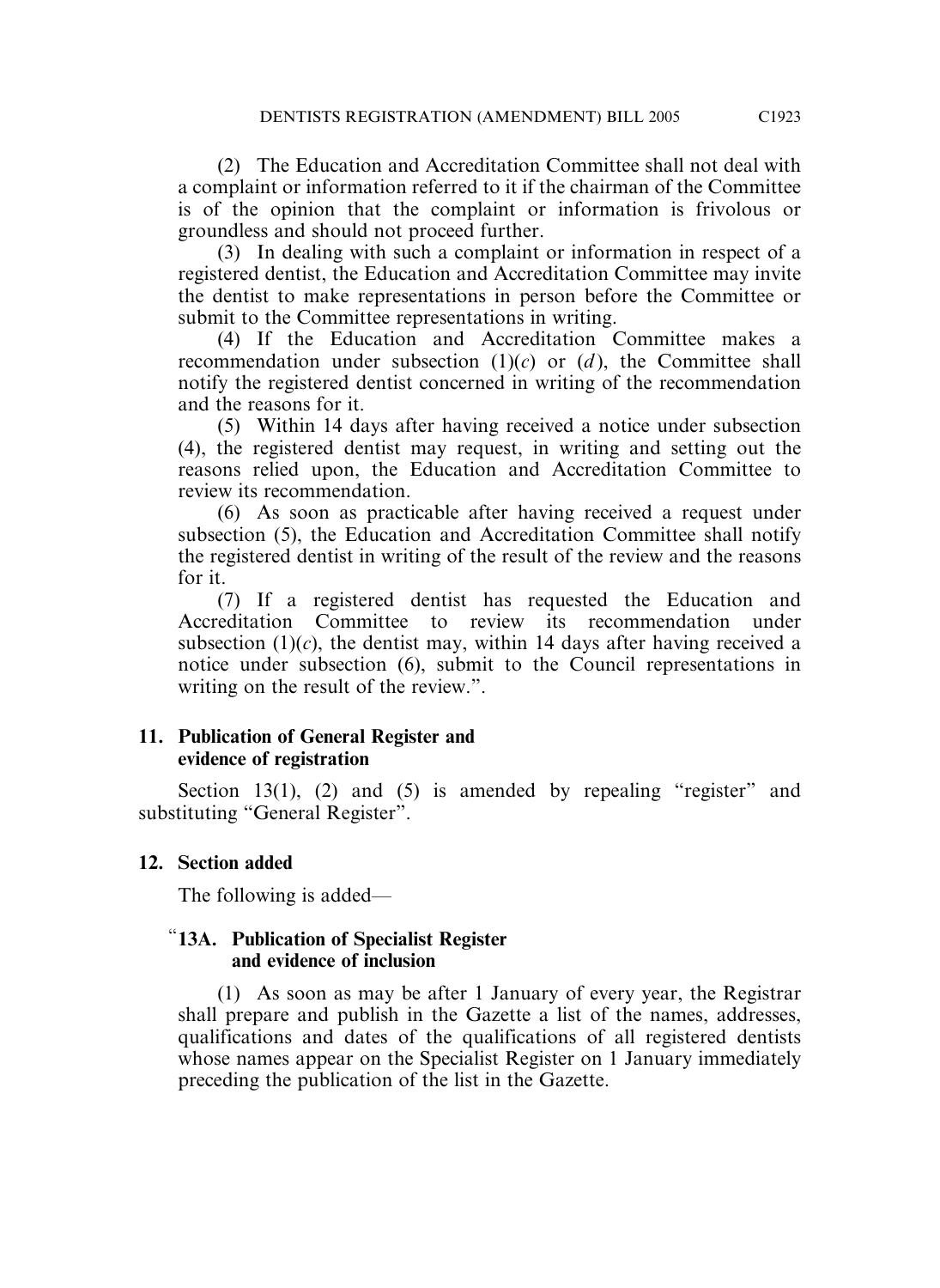(2) As soon as may be after 1 July of every year, the Registrar shall prepare and publish in the Gazette a list of the names, addresses, qualifications and dates of the qualifications of all registered dentists whose names were added to the Specialist Register between 1 January and 1 July of such year.

(3) The publication of a list referred to in subsection (1) or (2) shall be prima facie evidence that the name of each registered dentist named in such list is included in the Specialist Register.

(4) The absence of the name of any registered dentist from the list last published under subsection (1) and from any list subsequently published under subsection (2) shall be prima facie evidence that the name of the dentist has not been included in the Specialist Register.

(5) A certificate under the hand of the Registrar that the name of a registered dentist—

(*a*) has or has not been included in; or

(*b*) has been removed from,

the Specialist Register shall be conclusive evidence of that fact.".

#### **13. Exhibition of certificate of registration**

Section 14(2) is amended by repealing "register" and substituting "General Register".

## **14. Correction of General Register or Specialist Register**

Section 15 is amended—

- (*a*) in subsection (1), by repealing "register" and substituting "General Register";
- (*b*) by adding—

"(1A) The Registrar shall from time to time insert in the Specialist Register any alteration or addition which may come to his knowledge in the name, addresses or qualifications of any registered dentist whose name is included in the Register.";

- (*c*) in subsection (2), by repealing "register" and substituting "General Register or Specialist Register";
- $(d)$  in subsection (3), by repealing "register" and substituting "General Register".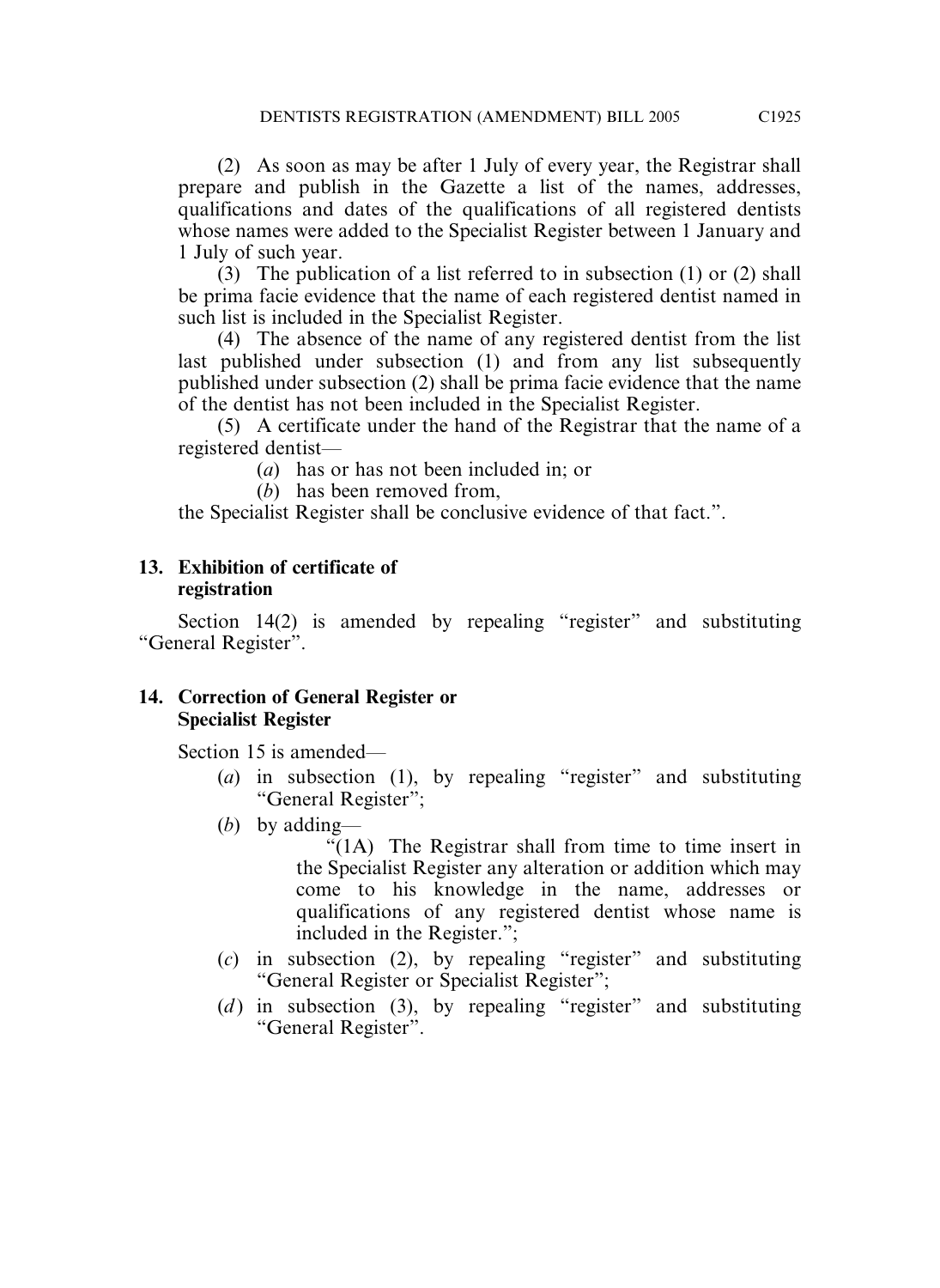#### **15. Section added**

The following is added—

## "**15A. Removal of names from Specialist Register**

 $(1)$  If—

(*a*) the Council orders a removal of the name of a registered dentist from the General Register under section 15(3) or 18(1); and

(*b*) the dentist's name is also included in the Specialist Register, the Registrar shall, at the same time when he removes the dentist's name from the General Register, also remove the dentist's name from the Specialist Register.

(2) Subject to subsection (3), the Council may order that the name of a registered dentist be removed from the Specialist Register, or be removed from the Register for such period or until the occurrence of such event as the Council specifies.

(3) In deciding whether or not to order the removal of the registered dentist's name from the Specialist Register, the Council shall have regard to—

- (*a*) the Education and Accreditation Committee's recommendation under section  $12F(1)(c)$  and the reasons for it;
- (*b*) if the dentist has requested the Committee to review that recommendation under section 12F(5), the result of the review and the reasons for it; and
- (*c*) if the dentist has submitted representations under section 12F(7), those representations.

## **15B. Service of notice**

A notice required to be given to a registered dentist under sections  $12B(5)(b)$  and  $(11)$  and  $12F(4)$  and (6) shall be given by sending it by registered post addressed to the dentist at his registered address.".

## **16. Disciplinary inquiries by the Council**

Section 18(1) is amended—

- (*a*) by adding—
	- "(*ca*) has procured his name to be included in the Specialist Register by fraud or misrepresentation; or";
- (*b*) in paragraphs (i) and (ii), by repealing "register" and substituting "General Register".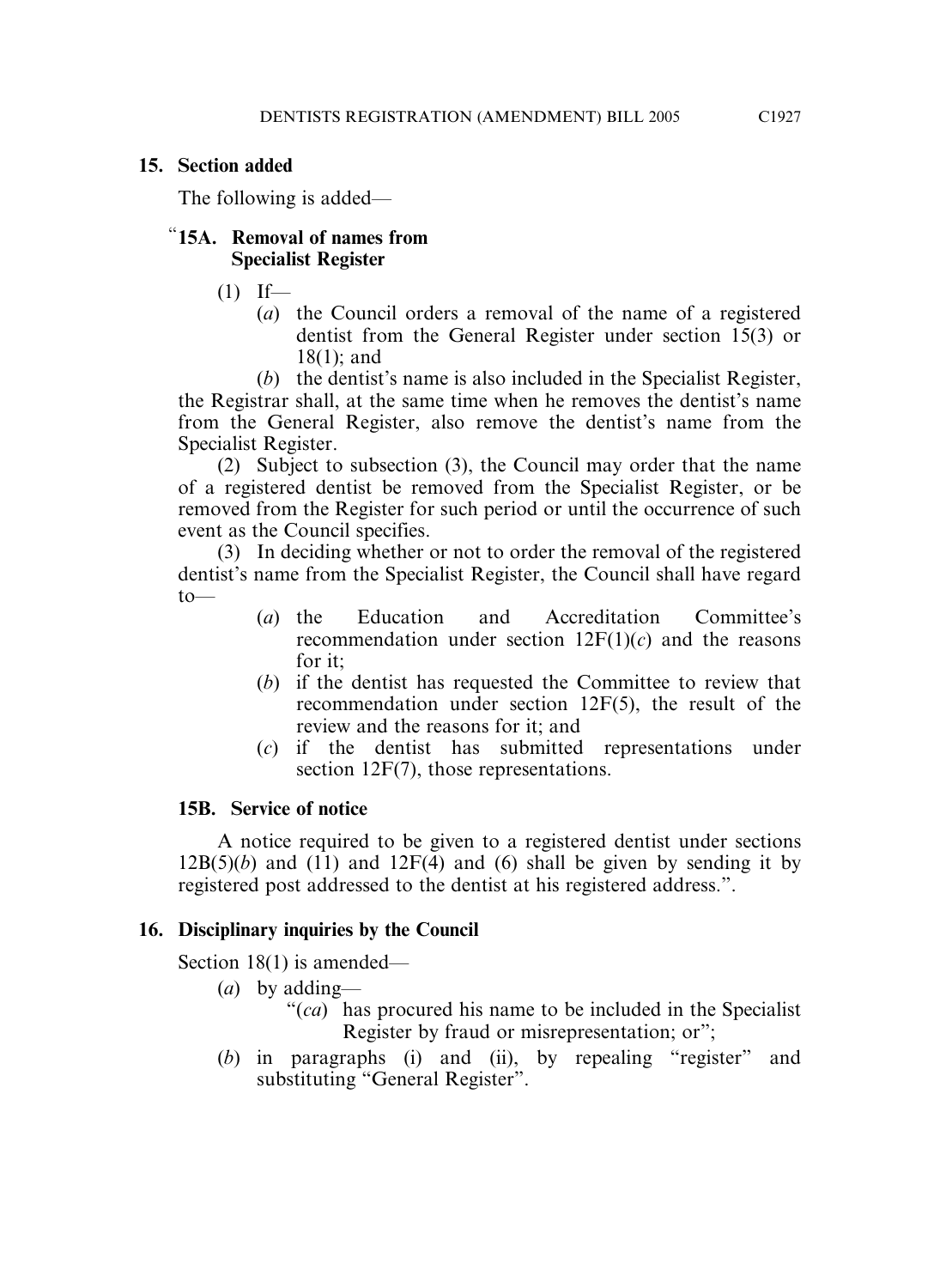## **17. Provisions relating to orders of the Council**

Section 22 is amended—

- (*a*) in subsection (1), by adding ",  $15A(2)$ " before "or  $18(1)$ ";
- (*b*) in subsection (2), by repealing "register" and substituting "General Register";
- (*c*) by adding—

"(2A) The Registrar shall not remove the name of a registered dentist from the Specialist Register before the expiry of 1 month after the date of service of an order of the Council made under section 15A(2) on the dentist concerned and in the case of an appeal shall await the decision of the Court of Appeal.";

- $(d)$  in subsection  $(3)$ 
	- (i) by repealing "register under" and substituting "General Register under";
	- (ii) by repealing "register," where it twice appears and substituting "General Register,".

## **18. Appeals**

Section 23 is amended—

- $(a)$  in subsection  $(1)$ 
	- (i) by repealing "upon the register" and substituting "in the General Register";
	- (ii) by adding ",  $15A(2)$ " before "or  $18$ ";
- (*b*) in subsection (3), in the proviso, by adding ", 15A(2)" before "or 18".

## **19. Section substituted**

Section 24 is repealed and the following substituted—

## "**24. Penalty for fraudulent registration, etc.**

Any person who fraudulently procures or attempts to procure—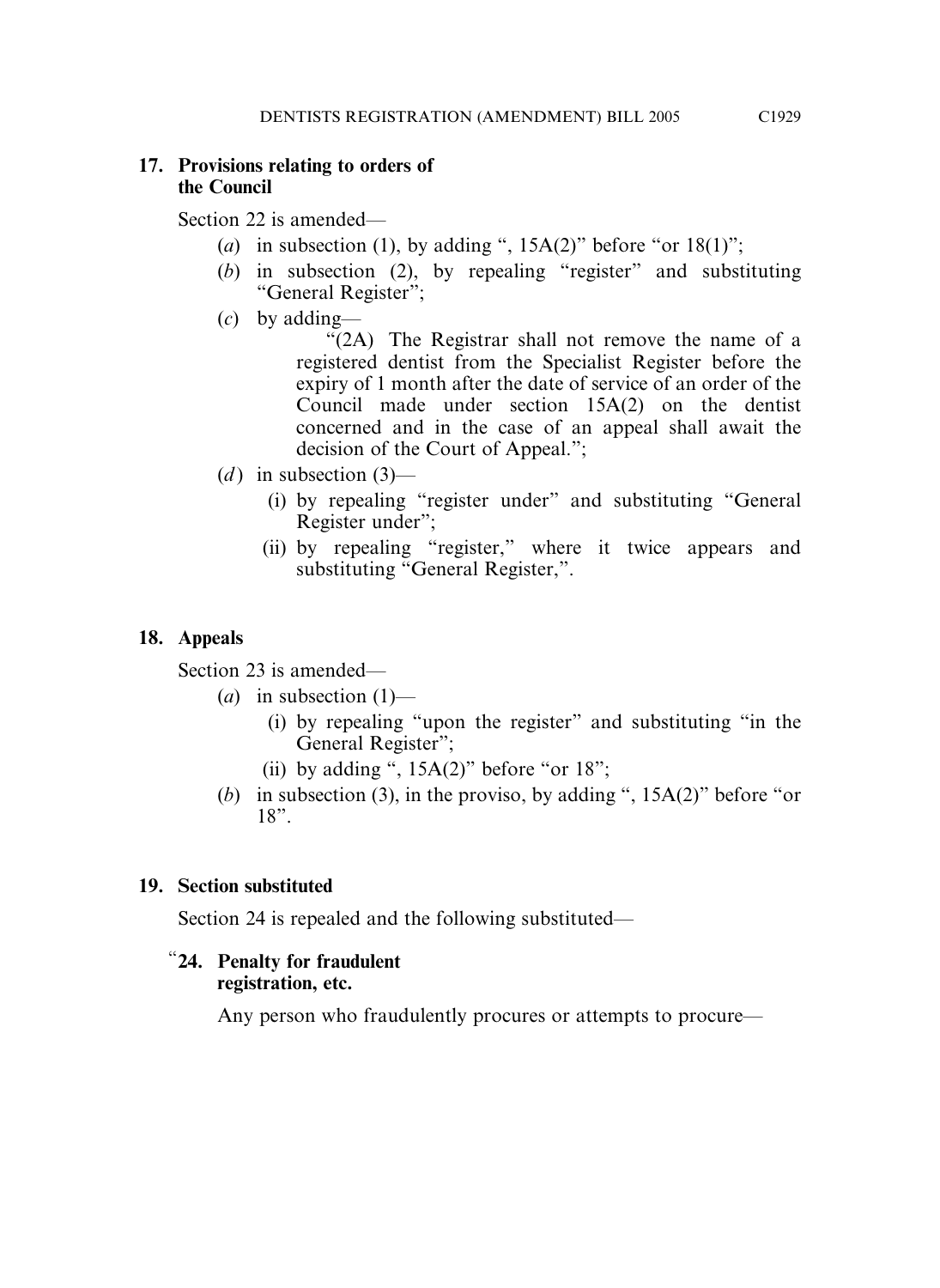- (*a*) himself or any other person to be registered under this Ordinance; or
- (*b*) his or any other person's name to be included in the Specialist Register,

by making or producing, or causing to be made or produced, any false or fraudulent representation or declaration, either orally or in writing, commits an offence and is liable on conviction upon indictment to imprisonment for 3 years.".

## **20. Section substituted**

Section 25 is repealed and the following substituted—

## "**25. Penalty for falsely pretending to be or taking or using the name or title of a dentist**

- (1) A person commits an offence if—
	- (*a*) he is neither a registered dentist nor deemed to be one under this Ordinance; and
	- (*b*) he wilfully or falsely—
		- (i) pretends to be a dentist, dental surgeon, qualified dentist, doctor of dental surgery, professor of dentistry or surgeon dentist;
		- (ii) takes or uses the name or title of a dentist, dental surgeon, qualified dentist, doctor of dental surgery, professor of dentistry or surgeon dentist; or
		- (iii) takes or uses any name, title, addition or description implying (whether in itself or in the circumstances in which it is used) that he—
			- (A) is a dentist; or
			- (B) is qualified to heal or treat dental disorders or derangements, whether by dentistry or any other means of any kind or description whatsoever.

(2) A person who commits an offence under subsection (1) is liable on summary conviction to a fine at level 6 and to imprisonment for 3 years.".

## **21. Section added**

The following is added—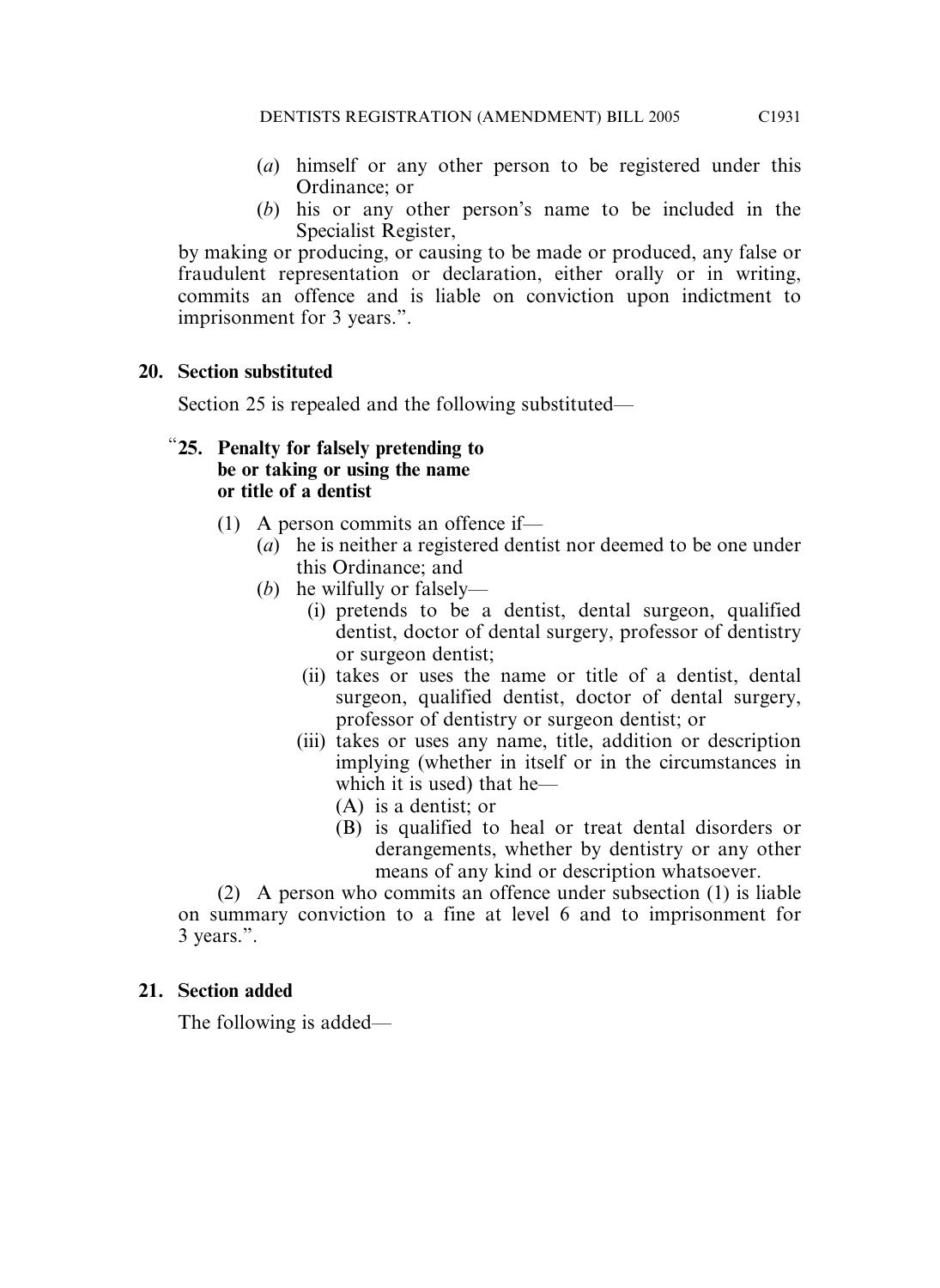## "**25A. Penalty for falsely pretending to be or taking or using the name or title of a specialist**

- (1) A person commits an offence if—
	- (*a*) his name is not included in the Specialist Register; and
	- (*b*) he wilfully or falsely—
		- (i) pretends that his name is included in the Specialist Register; or
		- (ii) takes or uses any name, title, addition or description implying (whether in itself or in the circumstances in which it is used) that—
			- (A) he is a specialist dentist; or
			- (B) his name is included in the Specialist Register.
- (2) Subsection (1) applies—
	- (*a*) whether or not the person is a registered dentist; and
	- (*b*) whether or not the person is deemed to be a registered dentist under this Ordinance.

(3) A person who commits an offence under subsection (1) is liable on summary conviction to a fine at level 6 and to imprisonment for 3 years.".

# **22. Regulations**

Section 29 is amended—

- (*a*) by repealing subsection (1B)(*a*) and substituting—
	- "(*a*) the form of the General Register and the manner in which the General Register and Specialist Register are to be kept; and";
- (*b*) in subsection (1C)—
	- (i) in paragraph  $(b)$ , by adding "or referral" after "the receipt";
	- (ii) in paragraph (*e*), by adding "and required to be prescribed" after "Ordinance".

# **23. Section added**

The following is added—

## "**29A. Power of Council to specify forms, etc.**

(1) The Council may specify—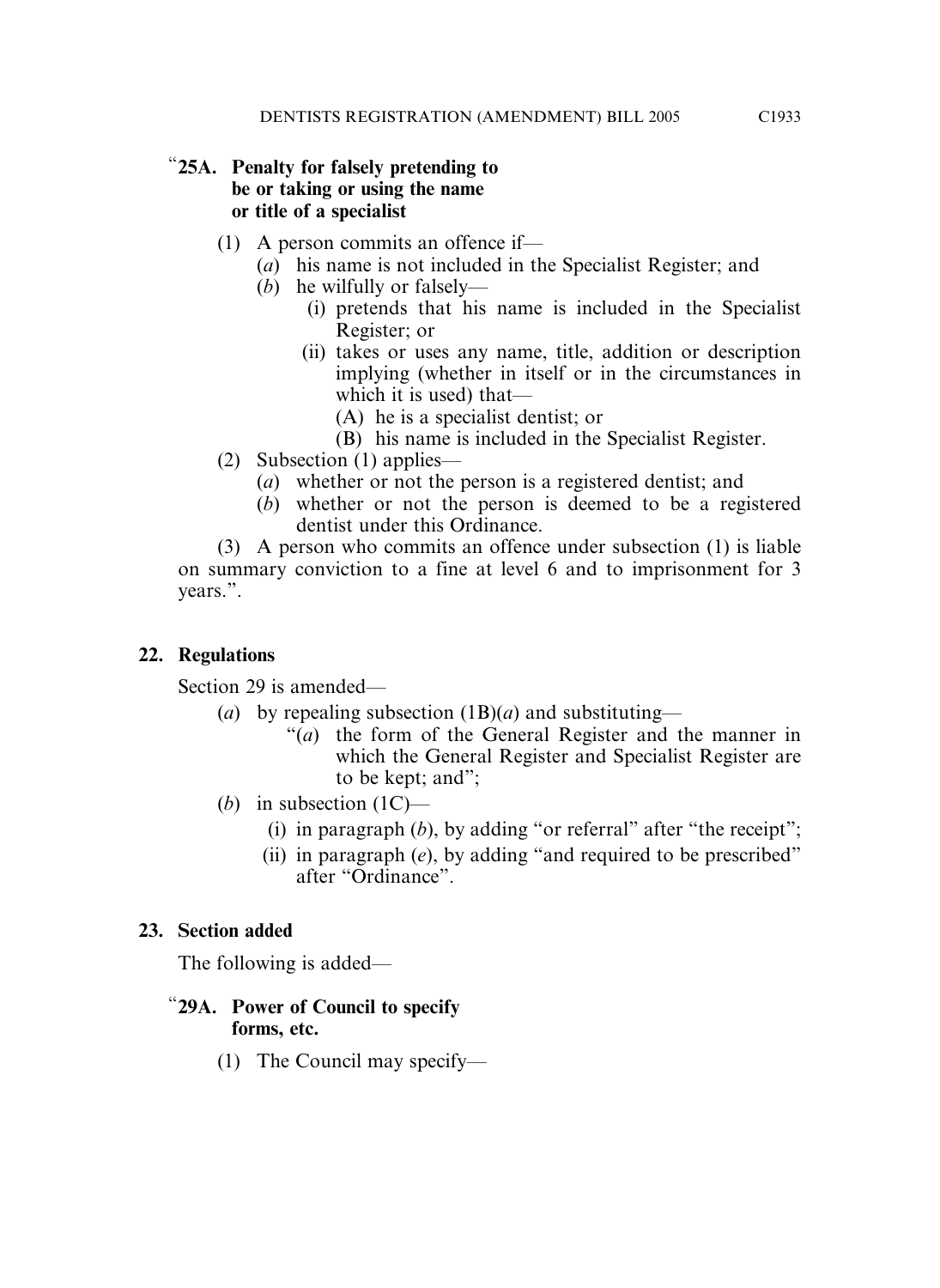- (*a*) the form and manner of the application by a registered dentist to have his name included in the Specialist Register; and
- (*b*) the form of a certificate to the effect that a registered dentist's name has been included in the Specialist Register under a specialty.

(2) The Council's power under subsection (1)(*a*) may be exercised in such a way as to include (whether by way of attachment or otherwise) in the specified form a statutory declaration—

- (*a*) to be made by the registered dentist completing the form; and
- (*b*) as to whether the particulars contained in the form are true and correct to the best of the dentist's knowledge and belief.
- (3) A form specified under subsection  $(1)(a)$  shall be—
	- (*a*) completed in accordance with such directions and instructions as are specified in the form; and
	- (*b*) accompanied by such statements, certificates or any other documents as are specified in the form.".

## **24. Section added**

The following is added—

## "**32. Transitional**

(1) If the Council has, before the commencement of section 7(3), approved a registered dentist to use, or be known in, a specialist title for a specialty, and the approval is in effect immediately before that commencement, the Registrar shall, on that commencement, include the dentist's name in the Specialist Register under the specialty.

(2) The Registrar shall, on receipt of payment of the prescribed fee, issue a certificate, in the form specified by the Council, to the effect that a registered dentist's name has been included in the Specialist Register under subsection (1) under a specialty.".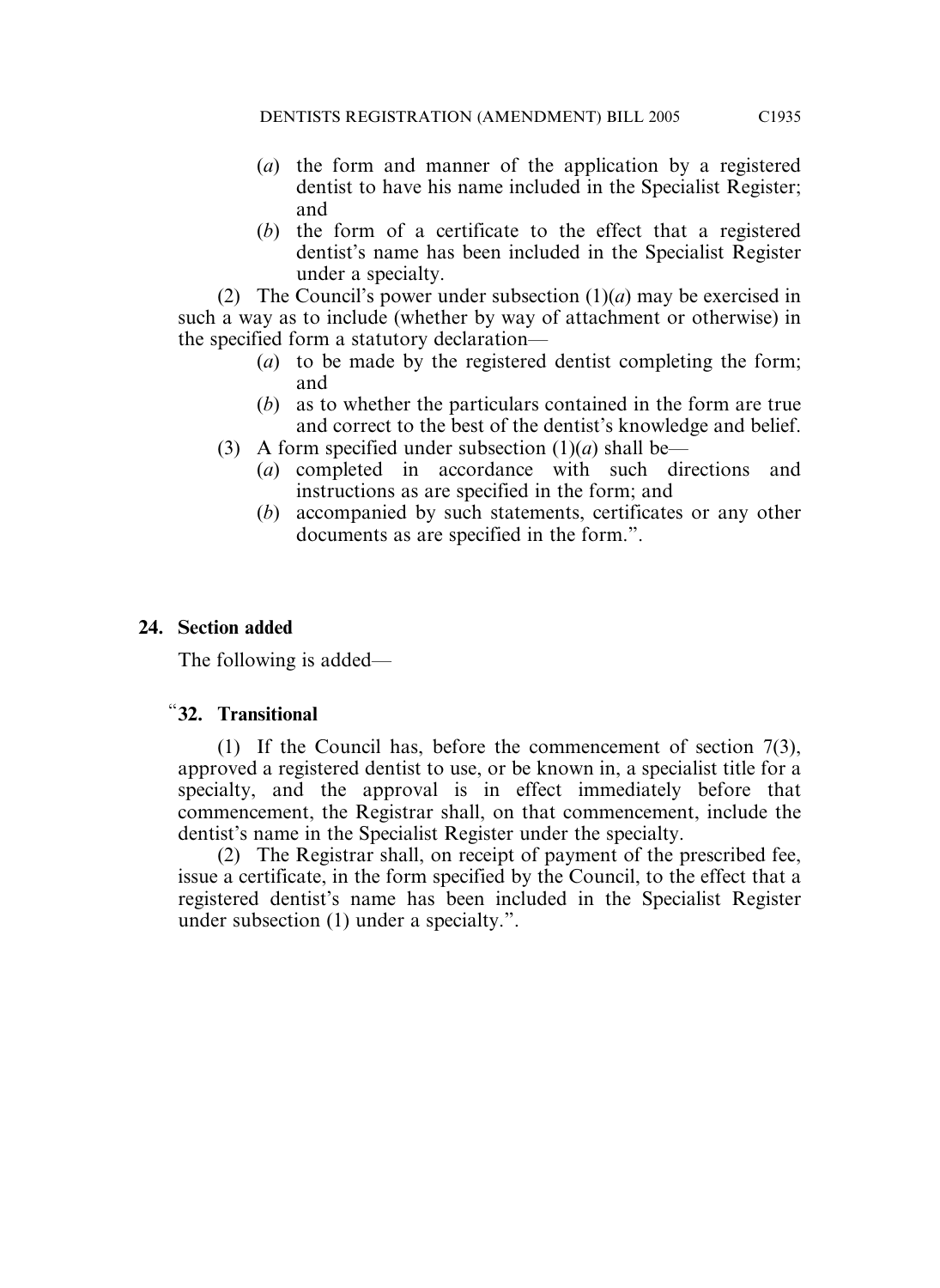## PART 3

#### CONSEQUENTIAL AMENDMENTS TO THE DENTISTS (REGISTRATION AND DISCIPLINARY PROCEDURE) REGULATIONS

#### **25. Part heading amended**

The heading of Part II of the Dentists (Registration and Disciplinary Procedure) Regulations (Cap. 156 sub. leg. A) is amended by repealing "REGISTER" and substituting "REGISTERS".

#### **26. Form of General Register**

Regulation 3 is amended by repealing "register" and substituting "General Register".

#### **27. Fees**

Regulation 4(2) is amended by repealing "register" and substituting "General Register or Specialist Register".

#### **28. Copies of entries and certificates**

Regulation 8B is amended—

- (*a*) in paragraph (*a*)—
	- (i) in subparagraph (i), by repealing "register" and substituting "General Register or Specialist Register";
	- (ii) in subparagraph (ii), by adding "or a duplicate certificate for the inclusion of name in the Specialist Register" after "registration";
	- (iii) in subparagraph (iii), by adding "or a certificate for the inclusion of name in the Specialist Register" after "registration";
- (*b*) in paragraph (*b*)(ii), by adding "or the inclusion of name in the Specialist Register" after "registration".

#### **29. Alteration of General Register or Specialist Register**

Regulation 9 is amended—

(*a*) by repealing "register" where it first appears and substituting "General Register or Specialist Register";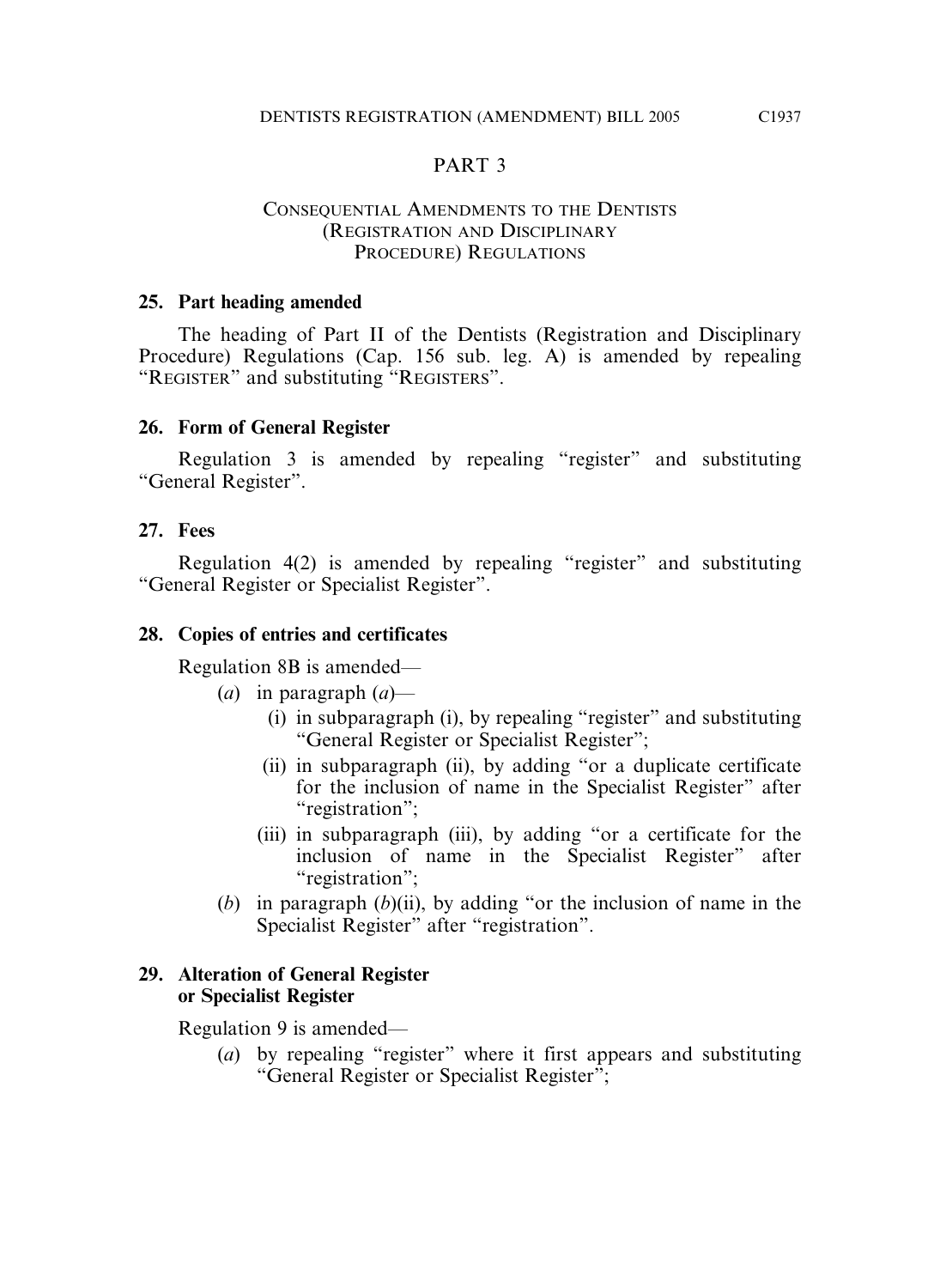- (*b*) by adding "or  $(1A)$ " after "section  $15(1)$ ";
- (*c*) by repealing "register" where it secondly appears and substituting "Register".

# **30. Qualifications**

Regulation 10 is amended—

- $(a)$  in paragraph  $(1)$ 
	- (i) by repealing "register" where it first appears and substituting "General Register or Specialist Register";
	- (ii) by repealing "register" where it secondly appears and substituting "Register";
- (*b*) in paragraph (2), by repealing "register" and substituting "Register".

## **31. Submission or receipt of complaint or information**

Regulation 13 is amended—

- (*a*) by adding ", or a complaint or information is referred to the Secretary," after "by the Secretary";
- (*b*) by adding—
	- "(*ca*) has procured his name to be included in the Specialist Register by fraud or misrepresentation;".

# **32. Regulation added**

The following is added—

## "**13A. Reference of complaint or information to Education and Accreditation Committee**

(1) As soon as practicable after a complaint or information has been submitted to the Committee under regulation 13, the chairman of the Committee shall ascertain whether it also involves a suitability issue.

(2) If the chairman of the Committee is of the opinion that the complaint or information also involves a suitability issue, the complaint or information shall, as soon as practicable after having been dealt with under these regulations, be referred to the Education and Accreditation Committee to be dealt with in accordance with section 12F of the Ordinance.".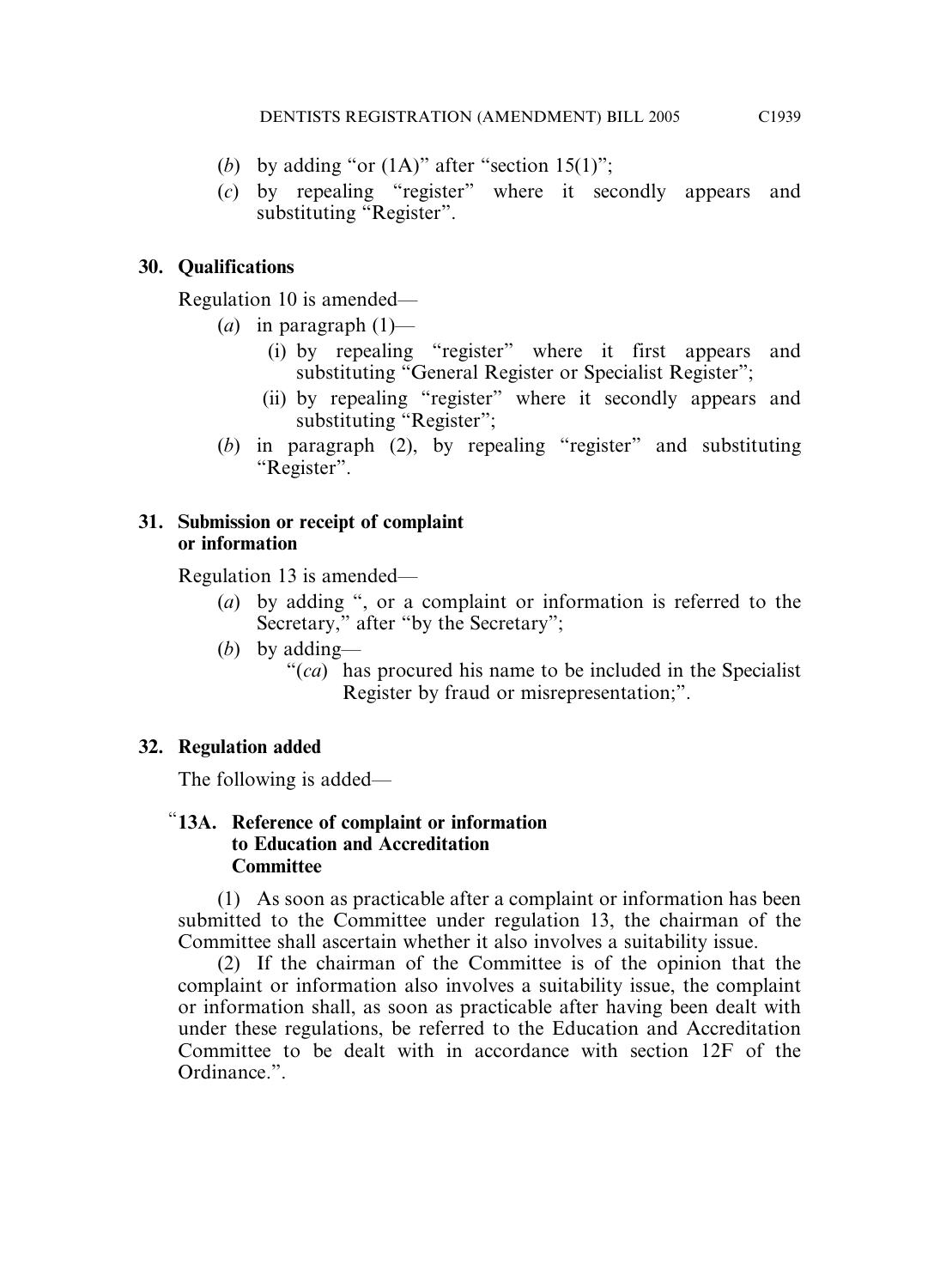## **33. Determination of Committee that inquiry be held**

Regulation 17(5) is amended by repealing "register" and substituting "General Register".

## **34. Forms**

The First Schedule is amended—

- (*a*) in the heading of Form 1, by adding "GENERAL" before "REGISTER";
- (*b*) in the heading of Form 1A, by adding "GENERAL" before "REGISTER";
- (*c*) in Form 3, by adding "General" before "Register";
- $(d)$  in Form  $6-$ 
	- (i) by adding after "misrepresentation."—

"*or*

(*If the charge alleges that the registered dentist has procured his name to be included in the Specialist Register by fraud or misrepresentation*) That you (*set out briefly the facts alleged*): and that in relation to the facts alleged you procured your name to be included in the Specialist Register by fraud or misrepresentation.";

(ii) by repealing "upon the register" and substituting "in the General Register".

# **35. Fees**

The Second Schedule is amended—

- (*a*) in the square brackets, by repealing "& 11A" and substituting ", 11A, 12B & 32";
- (*b*) by adding— "1A. Inclusion of name in the Specialist Register

under section 12B of the Ordinance ................ 1,890";

- (*c*) in item 4, by adding "or the inclusion of name in the Specialist Register" after "registration";
- (*d*) in item 5, by repealing "register" and substituting "General Register or Specialist Register";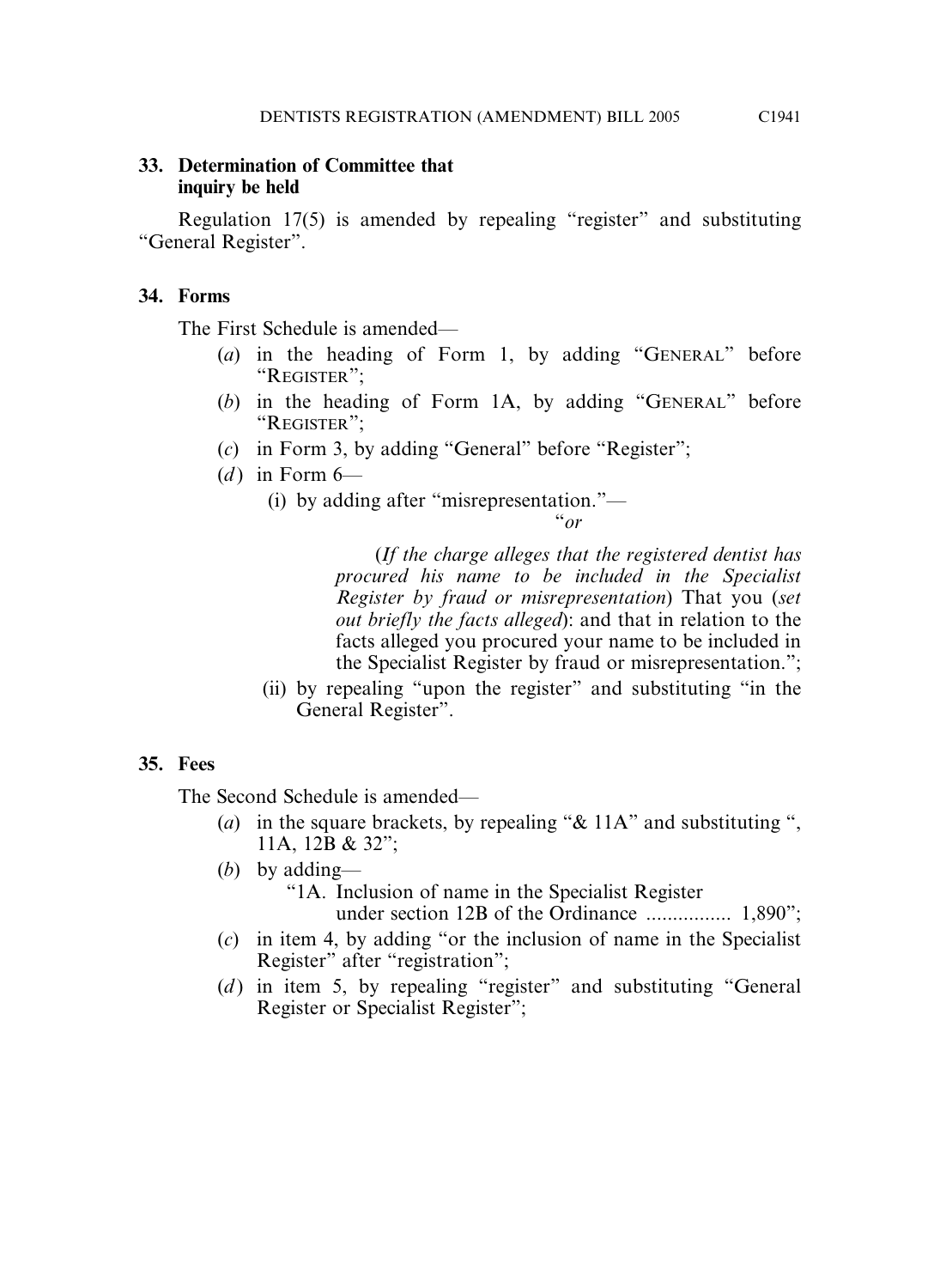- (*e*) in item 6, by repealing "register" and substituting "General Register or Specialist Register";
- (*f*) by adding—
	- "6A. Certificate for the inclusion of name in the Specialist Register under section 32 of the Ordinance ........................................................... 590";
- (*g*) in item 7, by adding "or duplicate certificate for the inclusion of name in the Specialist Register" after "registration";
- (*h*) in item 8, by adding "or certificate for the inclusion of name in the Specialist Register" after "registration";
- (*i*) in item 9—
	- (i) in paragraphs (*a*) and (*b*), by repealing "register" and substituting "General Register";
	- (ii) in paragraph  $(d)$ , by adding "of the Ordinance" after "30(3)(*a*)".

#### PART 4

#### CONSEQUENTIAL AMENDMENTS TO OTHER ORDINANCES

#### **Antibiotics Ordinance**

#### **36. Interpretation**

Section 2 of the Antibiotics Ordinance (Cap. 137) is amended, in the definition of "registered dentist", by repealing "dentists register" and substituting "General Register".

#### **Public Health (Animals and Birds)(Chemical Residues) Regulation**

#### **37. Interpretation**

Section 2 of the Public Health (Animals and Birds)(Chemical Residues) Regulation (Cap. 139 sub. leg. N) is amended by repealing the definition of "registered dentist" and substituting—

" "registered dentist" (註冊牙醫) means a dentist whose name is entered in the General Register under section 9 of the Dentists Registration Ordinance (Cap. 156);".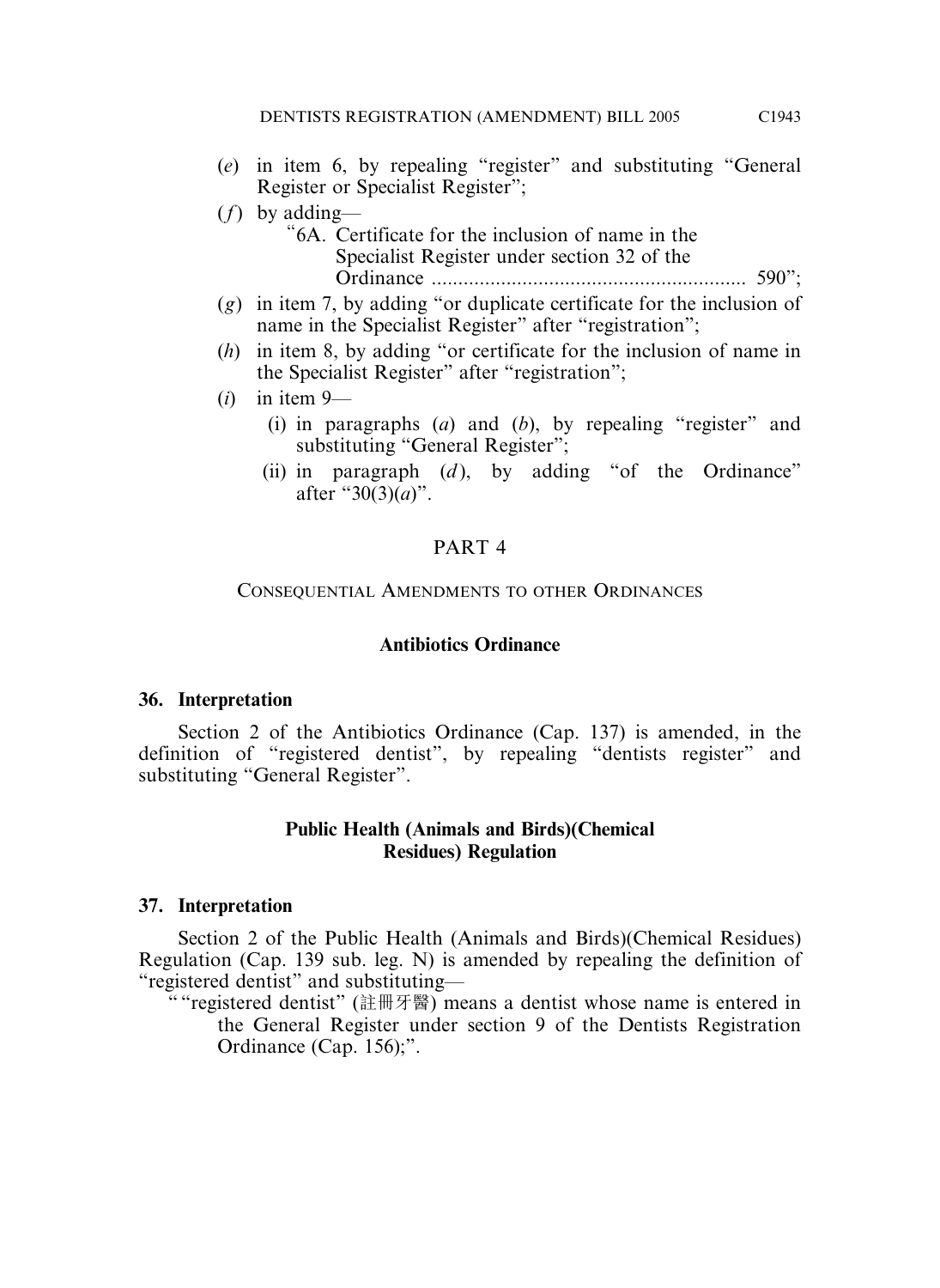## **Employees' Compensation Ordinance**

## **38. Interpretation**

Section 3(1) of the Employees' Compensation Ordinance (Cap. 282) is amended by repealing the definition of "registered dentist" and substituting— " "registered dentist" (註冊牙醫) means a dentist whose name is entered in the General Register under section 9 of the Dentists Registration Ordinance (Cap. 156);".

#### **Chiropractors (Registration and Disciplinary Procedure) Rules**

## **39. Application for registration**

Section  $4(6)(f)$  of the Chiropractors (Registration and Disciplinary Procedure) Rules (Cap. 428 sub. leg. B) is amended by repealing "dental practitioner" and substituting "registered dentist".

## **Explanatory Memorandum**

This Bill amends the Dentists Registration Ordinance (Cap. 156) ("DRO"). The main purpose is to establish a Specialist Register for registered dentists qualified in various specialties in dentistry. The Bill is divided into 4 parts.

## Part 1 of the Bill

2. Part 1 of the Bill provides for the short title of the Ordinance (clause 1) and its commencement (clause 2).

## Part 2 of the Bill

3. Part 2 of the Bill contains amendments to the DRO.

4. Clause 3 amends section 2 of the DRO. In view of the introduction of a Specialist Register in the Bill, the definition of "register" in the DRO under which registered dentists are registered is renamed the "General Register". This clause also adds—

- (*a*) new definitions to define expressions used in the DRO as amended; and
- (*b*) 2 construction clauses and, in particular, the new section 2(4) sets out how a complaint or information involving a suitability issue is to be construed in the DRO as amended.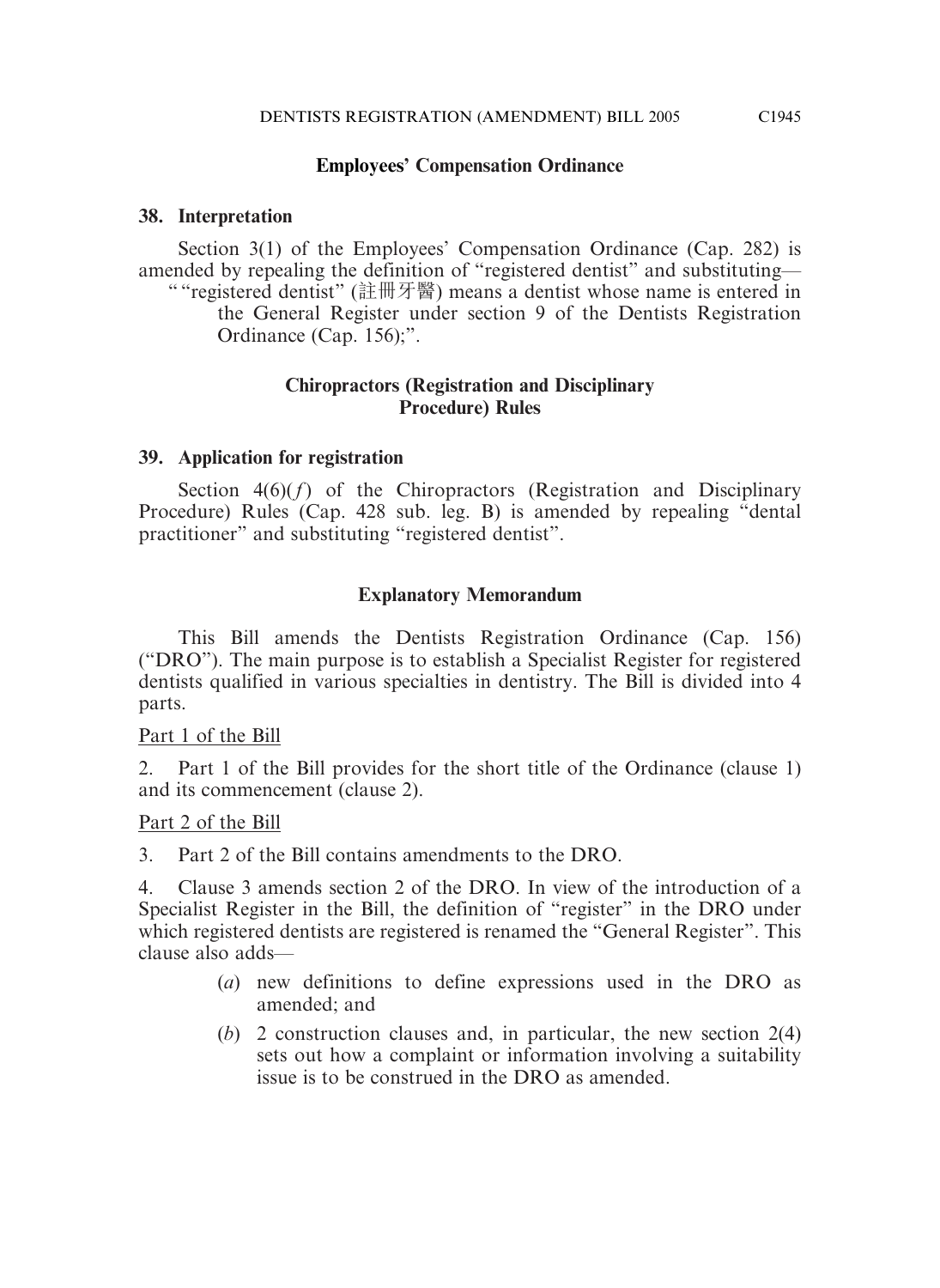5. Clause 4 adds new sections 5B, 5C, 5D, 5E, 5F and 5G. New section 5B deals with the establishment and composition of the Education and Accreditation Committee ("EAC"). New section 5C provides for the functions of the EAC. New sections 5D to 5G relate to the operation and dissolution of the EAC.

6. Clauses 5, 7, 8 and 9 contain amendments consequential on the introduction of the Specialist Register.

7. Clause 6 adds new section 7(3) to (5) to provide for the setting up of the Specialist Register and for related matters.

8. Clause 10 adds new sections 12A to 12F to the DRO. New sections 12A and 12B provide for the qualification and procedures for the inclusion of names of registered dentists to the Specialist Register. New section 12C provides for the title of specialist dentists. New section 12D requires a specialist dentist to undergo continuing education determined by the Hong Kong Academy of Medicine. New section 12E relates to the receipt of complaints or information involving a suitability issue of a registered dentist. In particular, this section empowers the chairman of the Preliminary Investigation Committee ("PIC") to decide whether a complaint or information received under the section should be dealt with by the PIC or EAC. New section 12F empowers the EAC to deal with a complaint or information involving a suitability issue.

9. Clauses 11, 12, 13, 14 and 16 contain amendments consequential on the introduction of the Specialist Register.

10. Clause 15 adds a new section 15A to empower the Dental Council of Hong Kong ("the Council") to remove the name of a specialist dentist from the Specialist Register. This clause also adds a new section 15B to provide for the service of notice under certain circumstances.

11. Clause 17 amends section 22 to provide for the time when the Registrar of Dentists removes the name of a registered dentist from the Specialist Register.

12. Clause 18 amends section 23 to enable a registered dentist against whom an order has been made by the Council for a removal of his name from the Specialist Register to appeal to the Court of Appeal.

13. Clauses 19 and 20 amend the existing offence provisions in sections 24 and 25 respectively to—

- (*a*) take into account the case of a specialist dentist; and
- (*b*) follow the contemporary legislative drafting practice.